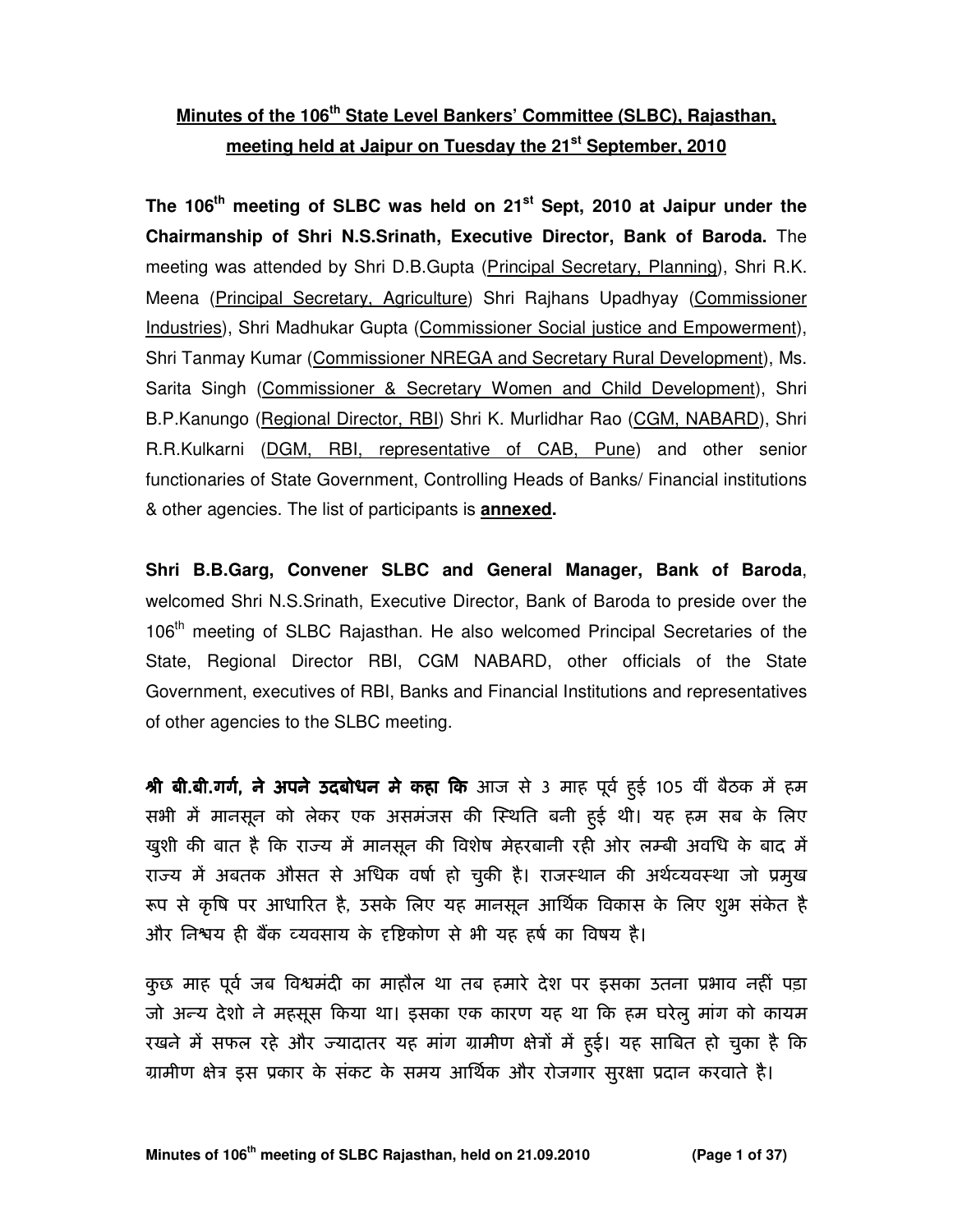बैंकों के राष्ट्रीयकरण व ग्रामीण बैंकों की स्थापना के बाद आज भी 2 तिहाई से ज्यादा जनसंख्या औपचारिक वित्तीय सेवाओं से वंचित है और इसके लिए भारत सरकार, रिजर्व बैंक व राज्य सरकार के संरक्षण में उठाये गये वितीय समावेशन के कदम से हम कह सकते है कि एक कृषि अर्थव्यवस्था ने औद्योगिक व्यवस्था वाले आधुनिक समाज की ओर बढना प्रारम्भ कर दिया है। आज बिना बैंक वाले गांवों का चयन कर बैंकिंग सुविधा पहुंचाने हेतु रोल आऊट प्लॉन तैयार कर आगे की कार्यवाही की जा रही है, जिससे 2000 से अधिक आबादी वाले गांवों को यह सुविधा 31 मार्च, 2012 से पहले मिल सके।

ग्रामीण क्षेत्रों में वितीय सेवाओं के साथ-साथ अर्थव्यवस्था का विविधीकरण करना, कृषि के परम्परागत तरीकों में बदलाव और कृषि क्षेत्र के साथ साथ गैर कृषि रोजगार व उद्यमशीलता को बढावा दिया जाना एवं स्वरोजगार स्थापित करने के लिए वित्तीय साक्षरता/जागरूकता व रोजगार से जुड़े प्रशिक्षण ऐसे पहलू है जो ग्रामीण विकास में महत्तवपूर्ण भूमिका अदा कर सकते है। राजस्थान की राज्य स्तरीय बैंकर्स समिति राज्य के विकास से जुड़ी योजनाओं में सक्रिय भूमिका निभाती रही है।

आज तक इन सभी योजनाओं में लक्ष्यों को पूरा करने में सभी बैंकों का अच्छा प्रदर्शन रहता रहा है व योजनाओं के निर्धारित लक्ष्यों की प्राप्ति की जाती रही है। पिछले वर्ष के आंकड़े इस बात के सूचक है। चालू वितीय वर्ष के दौरान जून तिमाही तक वार्षिक साख योजना में ऋण वितरण का 29% लक्ष्य प्राप्त कर लिया गया है। हालांकि जून 2010 को समाप्त हुई तिमाही तक विभिन्न सरकारी योजनाओं में कुछ कम प्रगति हुई है, पर इसका एक कारण पर्याप्त मात्रा में आवेदन पत्रों का प्रायोजित ना होना भी है। मैं सदन को आश्वस्त करता हूं कि विभिन्न योजनाओं में प्रगति आगामी तिमाही में आशानुरूप रहेंगी।

राज्य में वित्त के अभाव में कोई योग्य युवा उच्च शिक्षा से वंचित ना रहे व सभी योग्य विद्यार्थियों को आसान शर्तों पर ऋण उपलब्धता हो इस हेतु राज्य स्तरीय बैंकर्स समिति द्वारा पहल कर SLBC उप समिति का गठन किया गया है जिसकी पहली बैठक हाल ही में दिनांक 19 अगस्त 2010 को श्री विपिन चन्द शर्मा, प्रमुख शासन सचिव, तकनीकी शिक्षा की सहअध्यक्षता में सम्पन्न की गई है। राज्य में कार्यरत सभी बैंकों ने शिक्षा हेतु आगे बढ कर ऋण उपलब्ध करवाने में सहभागिता/रूझान दिखाया है व चालू वर्ष के दौरान लगभग 22000 विद्यार्थियों को शिक्षा ऋण उपलब्ध करवाने का लक्ष्य रखा गया है।

सामान्यतया बैंकों द्वारा दी जाने वाली सेवाओं की समुचित जानकारी के अभाव में ग्राहकों को कभी-कभी अनचाही परेशानी का सामना करना पड़ जाता है। ग्राहकों व बैंक के बीच निष्पक्ष व सोहार्दपूर्ण सम्बन्ध बढाने के लिए सभी बैंकों द्वारा एक स्वच्छ कोड अपनाया गया है। भारतीय रिजर्व बैंक ने बैंकों द्वारा अपनाए गए ग्राहक सेवा कोड की निगरानी हेतु **भारतीय**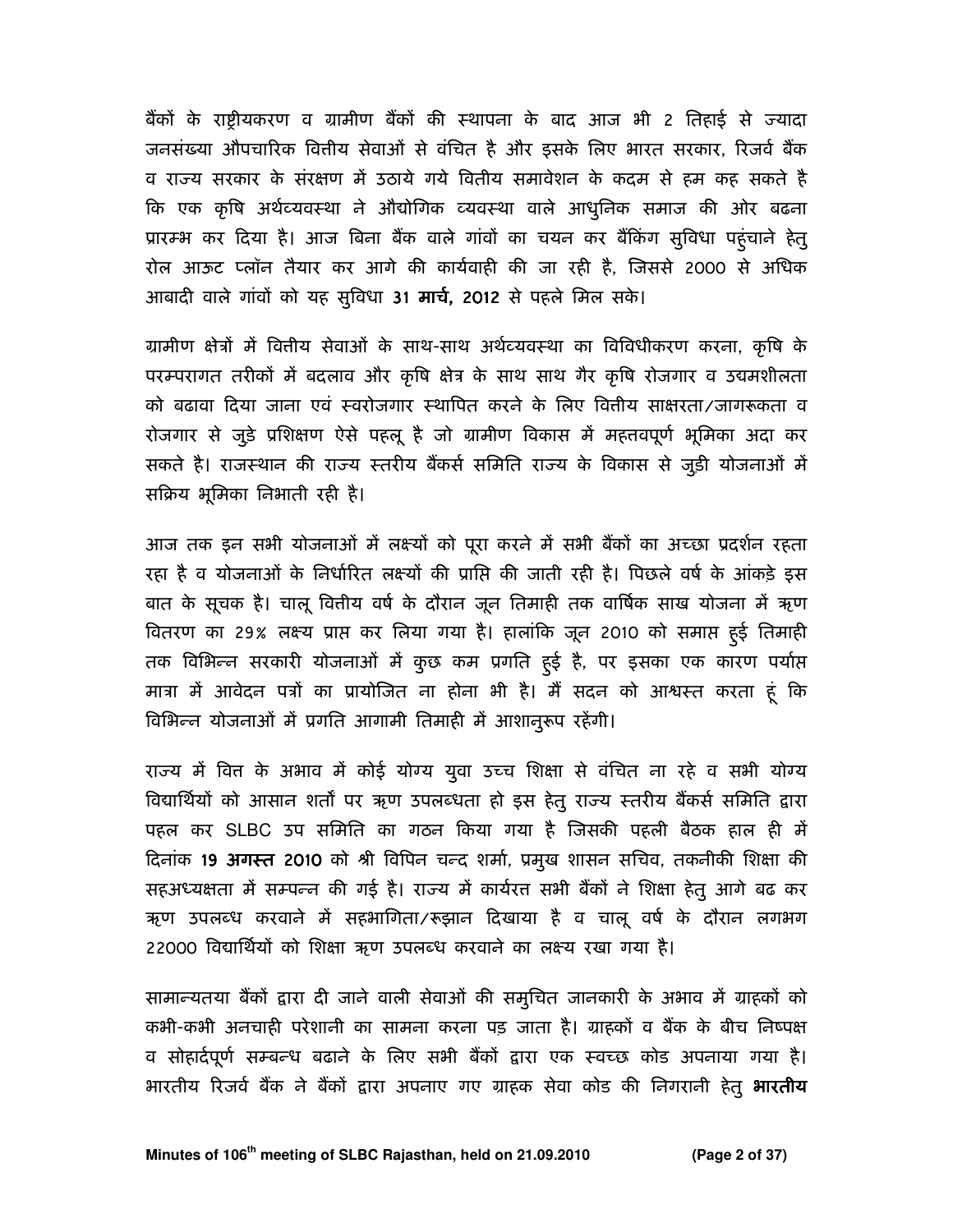**बैंकिंग कोड व मानक बोर्ड** का गठन किया है। दिनांक 27 अगस्त, 2010 को वितीय समावेशन हेतु गठित SLBC की उप समिति बैठक में भारतीय बैंकिंग कोड व मानक बोर्ड के प्रतिनिधि श्री अरोड़ा द्वारा ग्राहको और बैंक प्रतिनिधियों में बैंकिंग कोड के प्रति जागरूकता के बारे में विस्तार से जानकारी दी थी। मैं समझता हू कि इस प्रकार के बैंकिंग साक्षरता अभियान निश्चित रूप से सभी के लिए फायदेमंद रहेगें।

श्री गर्ग ने कहाँ कि वे आश्वस्त हैं कि सभी सदस्यो के सहयोग से प्रदेश के आर्थिक परिद्दश्य मे परिवतन परिलिक्षित होगा। उन्होने ने विश्ववास व्यक्त किया की मंचासीन महानुभवो के मार्गनिर्देशन मे आज की सभा मे प्रदेश के उत्थान के लिये प्रभावी चर्चा की जायेगी। इन्ही शब्दो के साथ उनके द्वारा सभी सहभागीयो का पुन: स्वागत करते हुए अध्यक्ष महोदय से उदबोधन देने हेतु आमह कया गया।

**Chairman of the meeting Shri N.S.Srinath, Executive Director, Bank of Baroda**, welcomed the dignitaries on the dias and the participants to the SLBC meeting. He said SLBC Rajasthan and the performance of the Banks is quite good and encouraging and it is a pleasure to be a part of it. Taking a brief review of the economic scenario in the country, he said that:

- As per the annual report of the RBI, as India avoided a financial crisis at home, the risk of a potential output shock is remote. With fiscal consolidation, favourable demography and further structural reforms, the potential growth could be raised to double-digit level.
- The impact of deficient monsoon of FY10 on growth is weakening, whereas the impact on inflation continues to be significant.
- Since November 2009, the relative price variability has declined, despite inflation remaining high, indicating that the inflation has become increasingly generalized, and hence, requiring appropriate monetary policy actions to anchor inflation expectations.
- A greater pace of rise in asset prices continued to remain a concern in India from the point of macroeconomic management, notwithstanding some moderation in Q4, FY10. However, its implication for inflation remained contained.
- Despite lower trade deficit, the decline in invisibles surplus led to a higher current account deficit of 2.9% of GDP during FY10 as compared with 2.4% of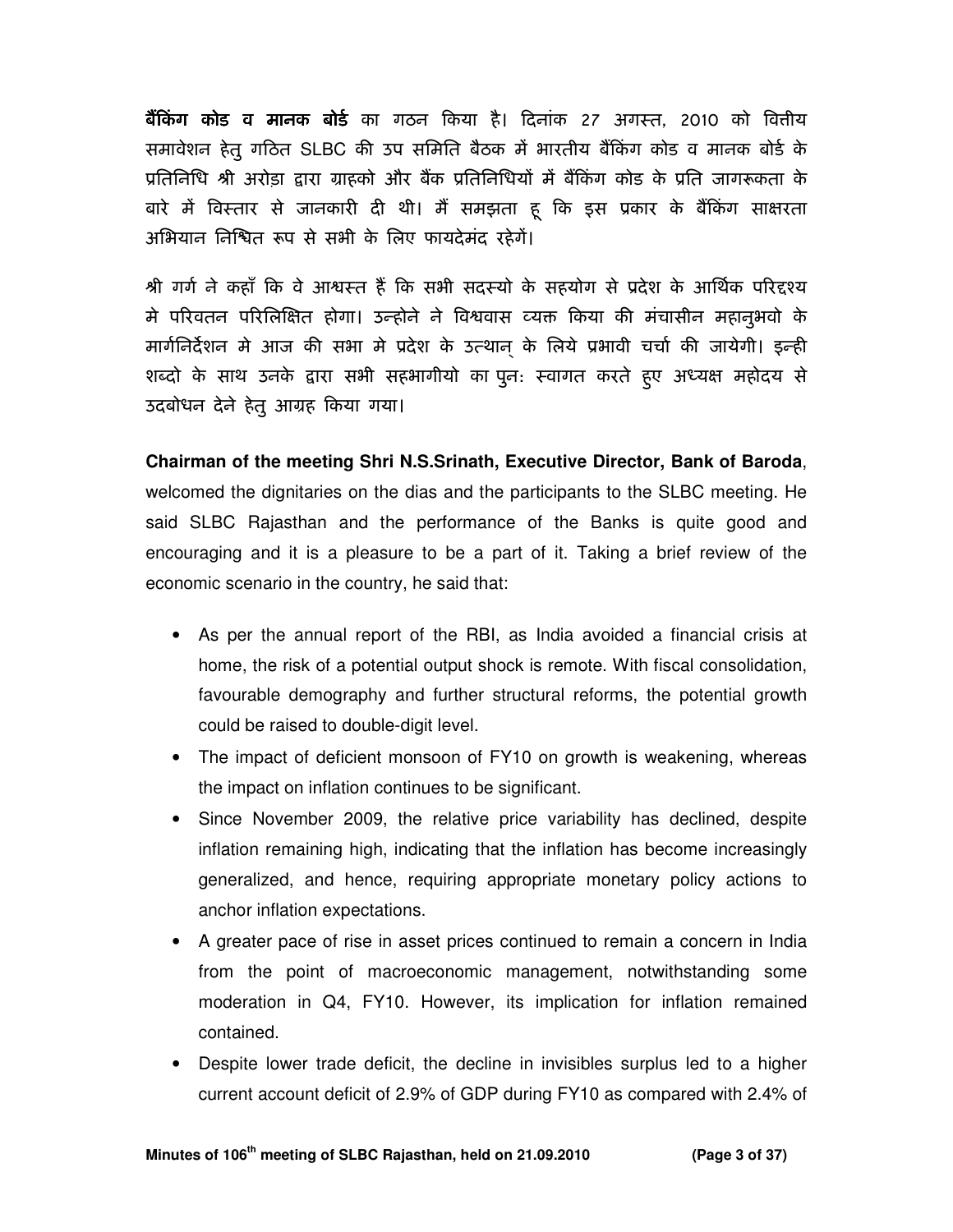GDP a year ago. A higher current account deficit led to stronger absorption of foreign capital.

- Capital flows in the initial months of FY11 moderated somewhat, reflecting the drop in risk appetite of global investors in response to the sovereign risk concerns in the Euro zone. Given the stronger growth outlook of India and the probability of monetary exit being delayed by the advanced economies, capital inflows could be expected to accelerate, which will have to be managed, as in the past.
- During FY10, several steps were taken by the RBI to further strengthen the financial stability framework. Critical financial soundness indicators (FSIs) and stress test results suggested that the Indian financial system remains sound and resilient.

He said that in its mid term review of monetary policy released on  $16<sup>th</sup>$  Sep, 2010 RBI has increased repo rate by 25 bps to 6% and reverse repo by 50 bps to 5%. According to Indian Government sources, kharif crops have been sown in 950.22 lakh ha area till Aug 26th 2010 versus 871.29 lakh ha a year ago. The sowing of all major crops this year is more than that in the last kharif season. As per data received from States, on year on year basis, the acreage sown under paddy is up 6.5%, coarse cereals up 10.6%, oilseeds up 3.6%, pulses up 22.1%, sugarcane up 14.1%, jute up 9.5% and cotton up 8.6%.

The increase in farm output is crucial to meet the target of 8.5 percent growth. Looking to the good monsoon this year a bumper grain harvest is envisaged with higher production of pulses & cereals. The increase in interest subvention for timely repayment of loans to 2 percent will help in improving the recovery climate and will give the much needed relief to the regular repaying farmers.

He noted that for the State the annual target for agriculture under ACP 2010-11 is Rs.20000 crs. and I am happy to share that 31 % of the annual targets have been achieved in first quarter itself, which is appreciable and we should aim for surpassing the annual target this year also.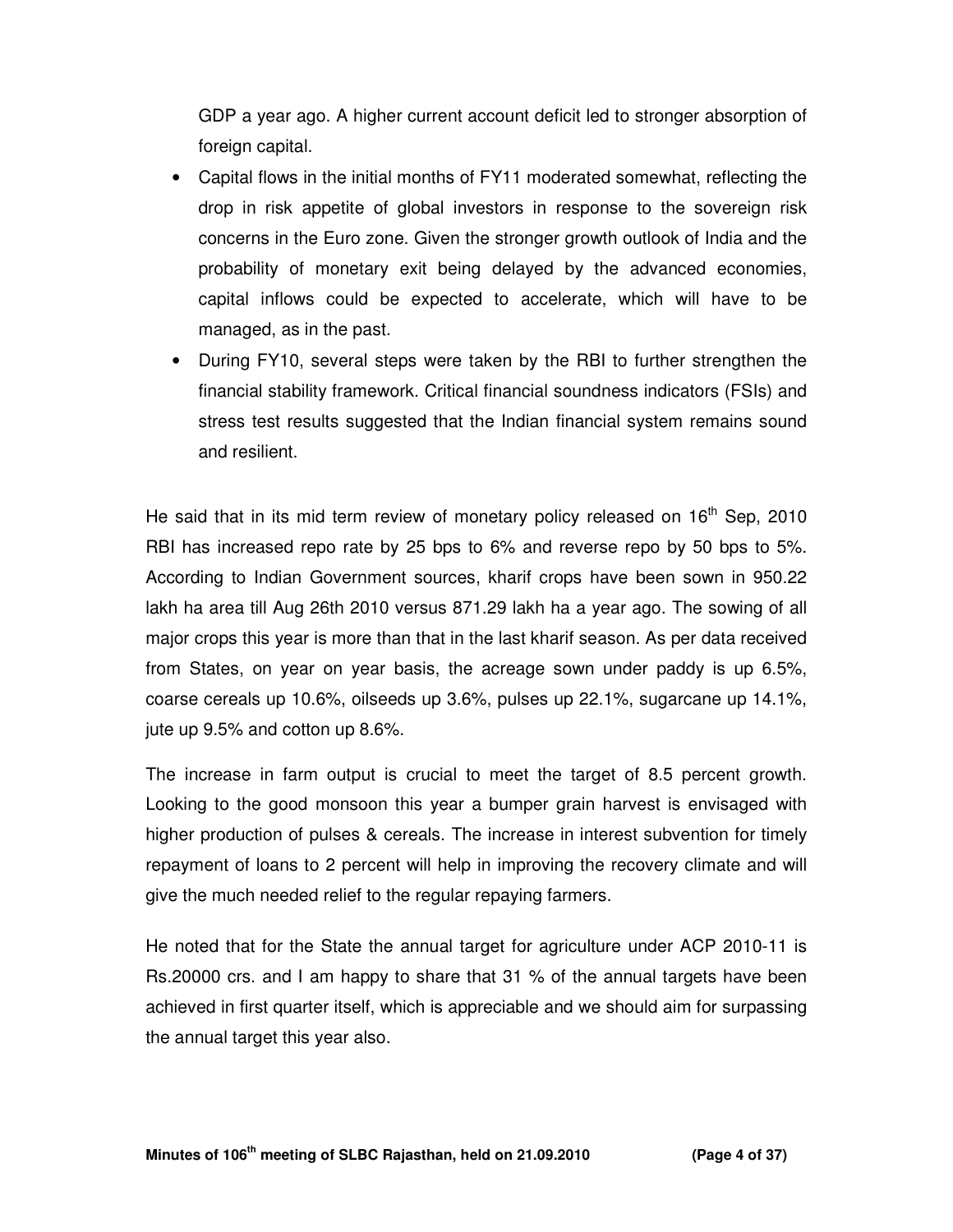Central and the State Governments are coming with various schemes to promote agriculture and other economically important sectors like MSME, exports, infrastructure at an affordable rate, which provides enormous opportunities as well as challenges to the lending institutes specially banks operating in the country. It is up to the banks to leverage the opportunities to meet the challenges to the best of their abilities. In addition to that, providing banking services to unbanked villages / weaker sections of the society through financial inclusion drive by adopting appropriate business model and using appropriate technology can also be seen as an opportunity to tap huge future customer base.

He said that growth with equity has been the central objective right from the inception of the planning process in India. Initiatives have been taken continuously by the Government and the Reserve Bank to address the issue of inclusive growth. It is commendable that the State of Rajasthan has been flag bearer in the preparation of Road map and then providing the roll out plan for financial inclusion in the identified 3911 unbanked villages with population over 2000. Under the roll out plan 65 villages have been covered as of June-2010. I am confident that Rajasthan would be amongst the first few States to achieve the mandate of MoF, GOI, and RBI by rolling out the plan well before the stipulated time. A vigorous follow up for conclusion of various processes involved in the matter is needed so that a good percentage of unbanked villages are covered by 31<sup>st</sup> March, 2011.

The overall performance of the Banking Sector in the State has been satisfactory. Taking a snap shot view, some of the highlights as on June-2010 for the State are:

- $\ge$  -57- New branches opened during first quarter of FY 2010-11, with this the total Bank branches in the State has increased to 4712. The rural and semi urban branches account for 72% of total bank branches
- $\triangleright$  CD ratio in the State is 86.86 %
- Outstanding Priority Sector Advances are Rs.47924 Crores, which is 46.40% of total advances.
- $\triangleright$  Outstanding Agriculture Advances are Rs. 26911 Crores, which is 26.05% of total advances.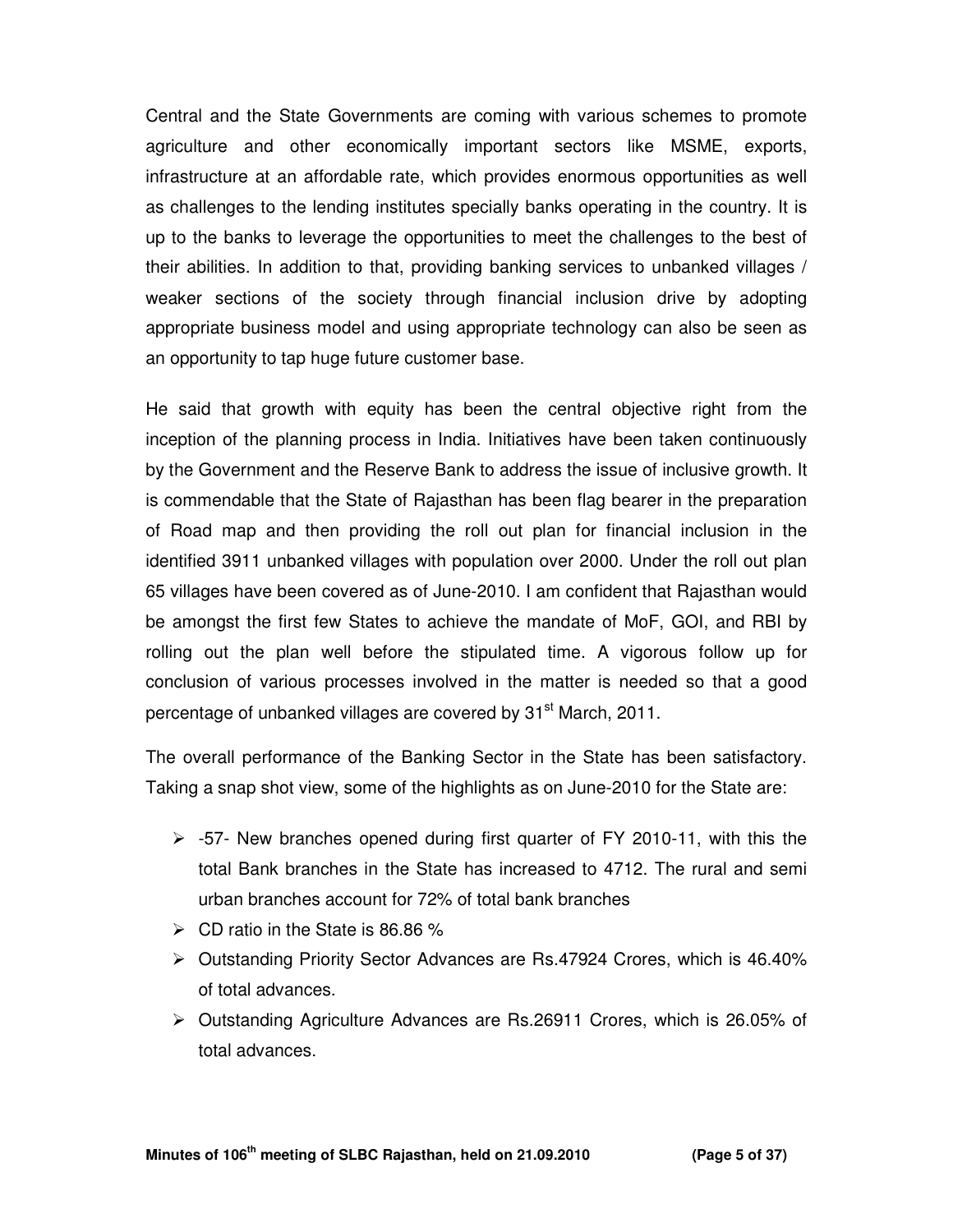- $\triangleright$  Advances to weaker sections are Rs.14385, which is 13.93% of total advance.
- $\triangleright$  Under ACP the disbursements to priority sector during the first quarter have been at Rs.8623, indicating 29% achievement of annual target of Rs 29580 crore
- $\triangleright$  R-SETI have been set up in the State in 30 districts, out of a total of 33 districts
- Financial Literacy and Credit Counseling Centre (FLCC) have been set up in 5 districts.

Keeping in view the contribution of Micro, Small and Medium Scale industries in the development of the State, high priority to cluster based development of MSMEs is given by the State Government as well as the Banking Sector.

The State is a paradigm for the collaboration amongst Government Departments, RBI, NABARD and all the Banking Sector and meeting of SLBC, Rajasthan has always provided a forum to resolve the developmental ISSUES and bring new ideas / initiatives for overall economic growth of the State. He said that we will also be taking review of the progress under various Government Sponsored schemes and other developmental ISSUES of the state during the course of the discussions on Agenda items. Concluding his address he said that he look forward for active and fruitful deliberations by all the members on the agenda items.

**Regional Director, RBI**, said that the Rajasthan State has achieved its targets under agriculture, priority sector, CD ratio and under all the parameters. Being the first quarter the achievement may have remained a little low, but we are hopeful to achieve the target in the remaining three quarter.

Financial inclusion is on the top of the policy agenda and is being monitored at various levels. Two Sub-committee meetings have been held to review the progress under Financial Inclusion. He exhorted the member banks to aim for accomplishing the task much before the deadline. He requested the banks for submission of reporting format for implementation of various recommendation of the high level committee on Lead Bank Scheme in time.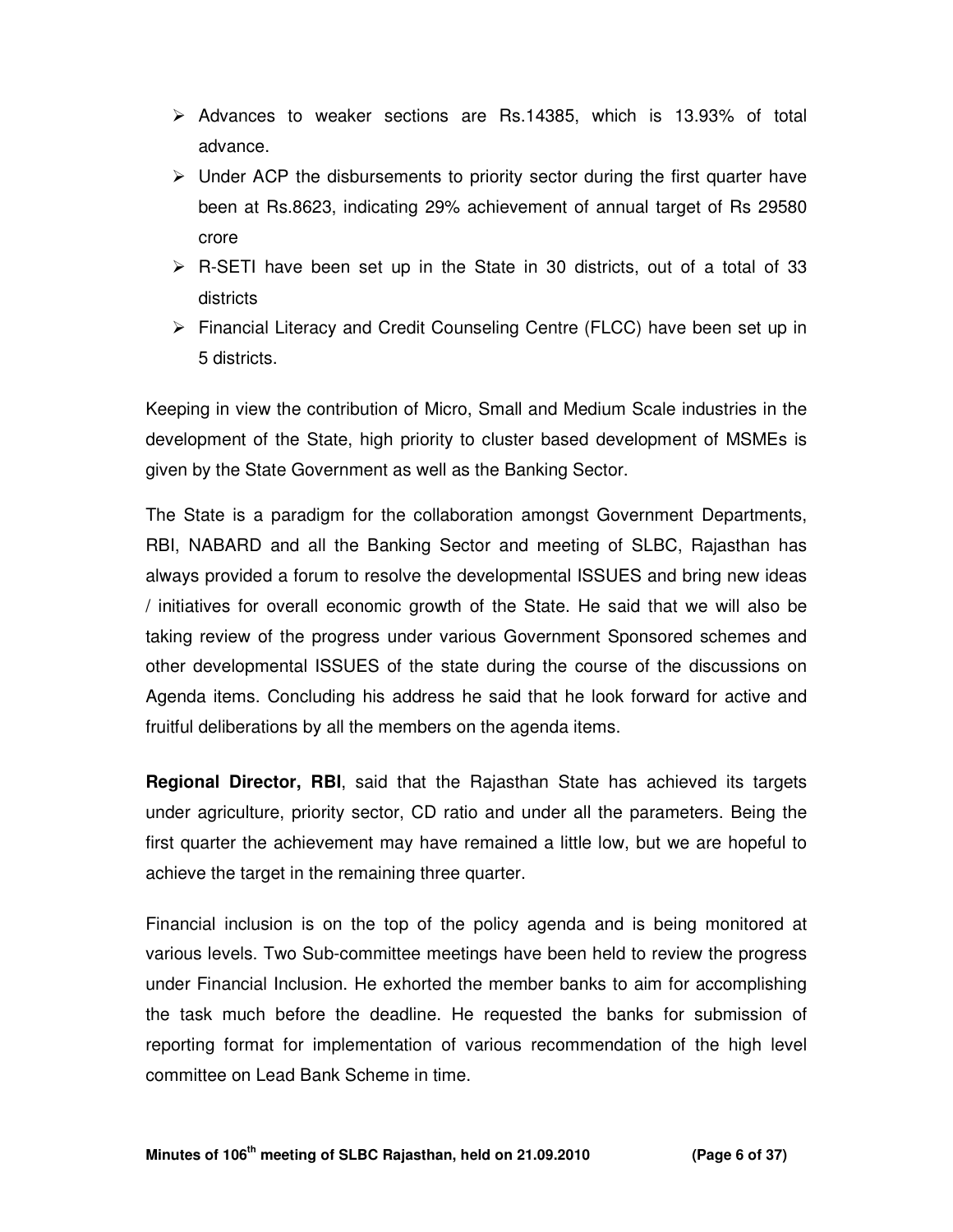He informed that Rajasthan is in the forefront, in the establishment of the RSETIs. Recently one R-SETI and FLCC in Sawai Madhopur has been opened by Bank of Baroda, which was inaugurated by the Hon'ble Minister of State Finance, GoI, Shri Namo Narain Meena. There are -32- R-SETIs established in 30 District of the State. Further, the total -5- FLCCs have been opened in -5- districts. He said that it is expected that the lead banks will take the lead and atleast one FLCC each will be set up by them in their lead District.

He informed that the Chief Secretary, GoR, has been requested to include social and financial topics in the school curriculum. The respective department and their office at Bikaner is seized of the matter. It has been requested to include the same in the school Syllabus from next year onwards.

He said that the representative from the **College of Agriculture Banking Pune (CAB)**, Mr. R.R.Kulkarni is attending this SLBC meeting. The college is undertaking a project to collect the best practices of various SLBCs. It is envisaged that information for the best practices followed will be forwarded to all the SLBCs for implementation. In the State we have already been doing that at our level, by replicating initiatives taken else where in a much bigger way. The SLBC meetings are attended by the top level officials of all the banks, and the Principal Secretary level from the government. He requested the Principal Secretary (Plan) and the Convener to take up the issue for having the presence of the Chief Secretary and Chief Minister also in some of the meetings, as this forum will immensely benefit from their presence.

He informed that the Regional Intelligence council, under Income Tax Department has informed that many banks are issuing multiple drafts in the name of one person. He requested the controllers for issuing instructions to their branches that whenever multiple drafts are being issued PAN no. should be obtained and if it is not available then form 60/61 properly filled up be obtained.

**Convener requested** that the ATR on the Recommendation of the high level committee on lead bank scheme is to be invariably submitted by all the lead banks in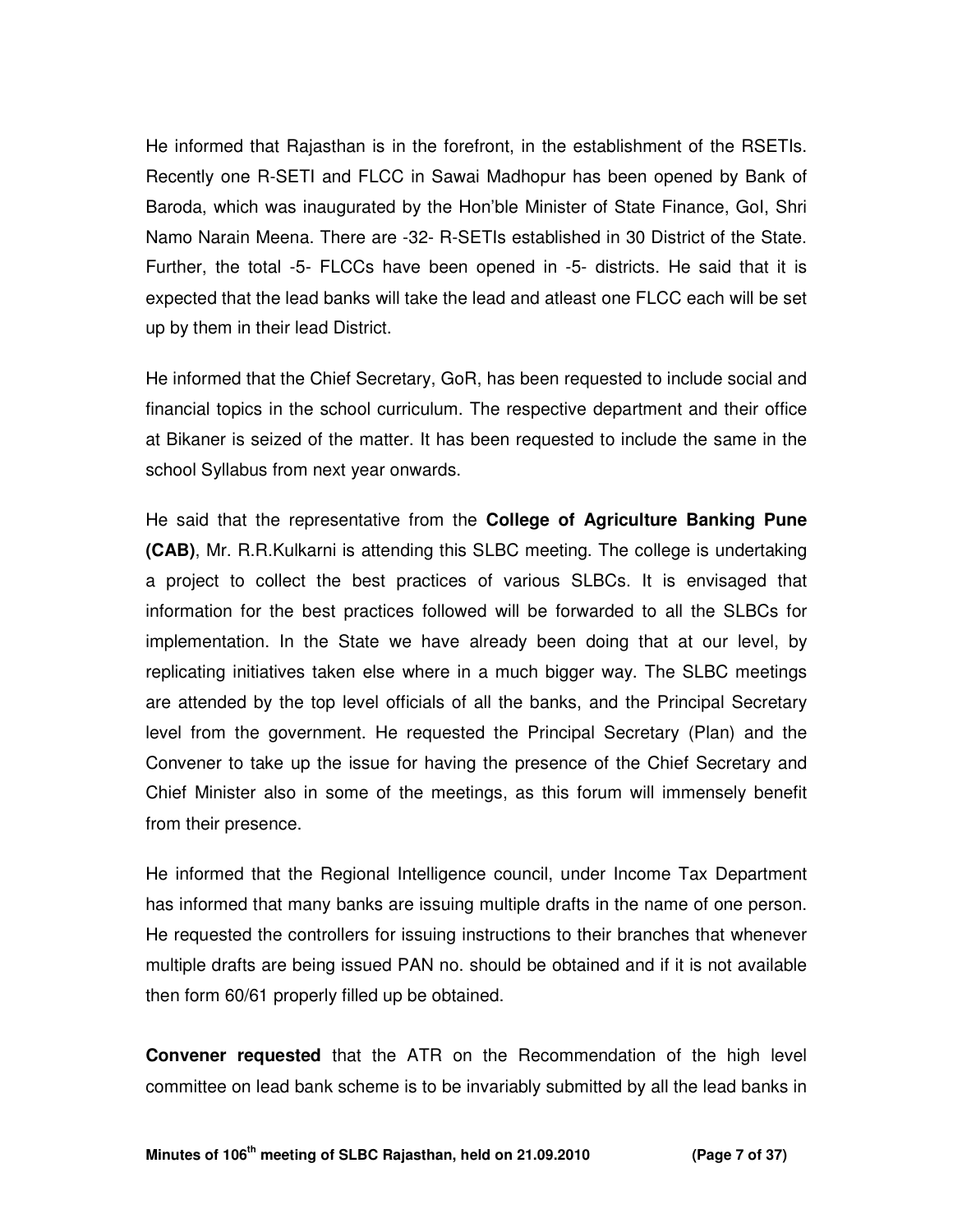time. He also suggested for arranging a meeting of all the RSETI in-charge to share the best practices being followed.

**CGM, NABARD** informed that GOI has fixed a target of Rs.20000 crore for Agriculture Credit for the State for the current year. He complimented the convener for disaggregating the figure district-wise and agency-wise. He further put on record his appreciation that the first quarter achievement under agriculture is 13% more than the previous year's corresponding quarter and expressed that this figure is going to jump up in the second quarter, as the rains picked up from July onwards. He informed that the refinance drawl both from the Cooperative sector and the RRB sector is much ahead of their expectations. They are planning to disburse Rs.3000 crores of refinance support for production credit to these institutions which is 35% more than the last year. Given the high base effect the current year performance is very good.

He shared that they have already begun the exercise of preparation of potential linked assessment for the next FY 2011-12. The tentative figures that are available with NABARD suggest that for the next year they may make projection of Rs. 28000 crore for agriculture credit, which is 37% over the current year.

He said some of the districts are posting low CD Ratio. He suggested to tap the available potential by these districts to increase the CD Ratio through aggressive lending with small ticket sized products with emphasis on financing the SHG and JLGs.

**Principal Secretary. Planning** apprised the house regarding the meeting chaired by the Union Finance Minister in Mumbai where Chief Minister, Rajasthan also participated. The point was raised by the Chief Minister that the central government has come out with several innovative and fundamental schemes like Right to Education, Right to Information and then Right to Employment in the form of NREGA. Therefore, there should now be the turn of a scheme for Right to Home or Shelter.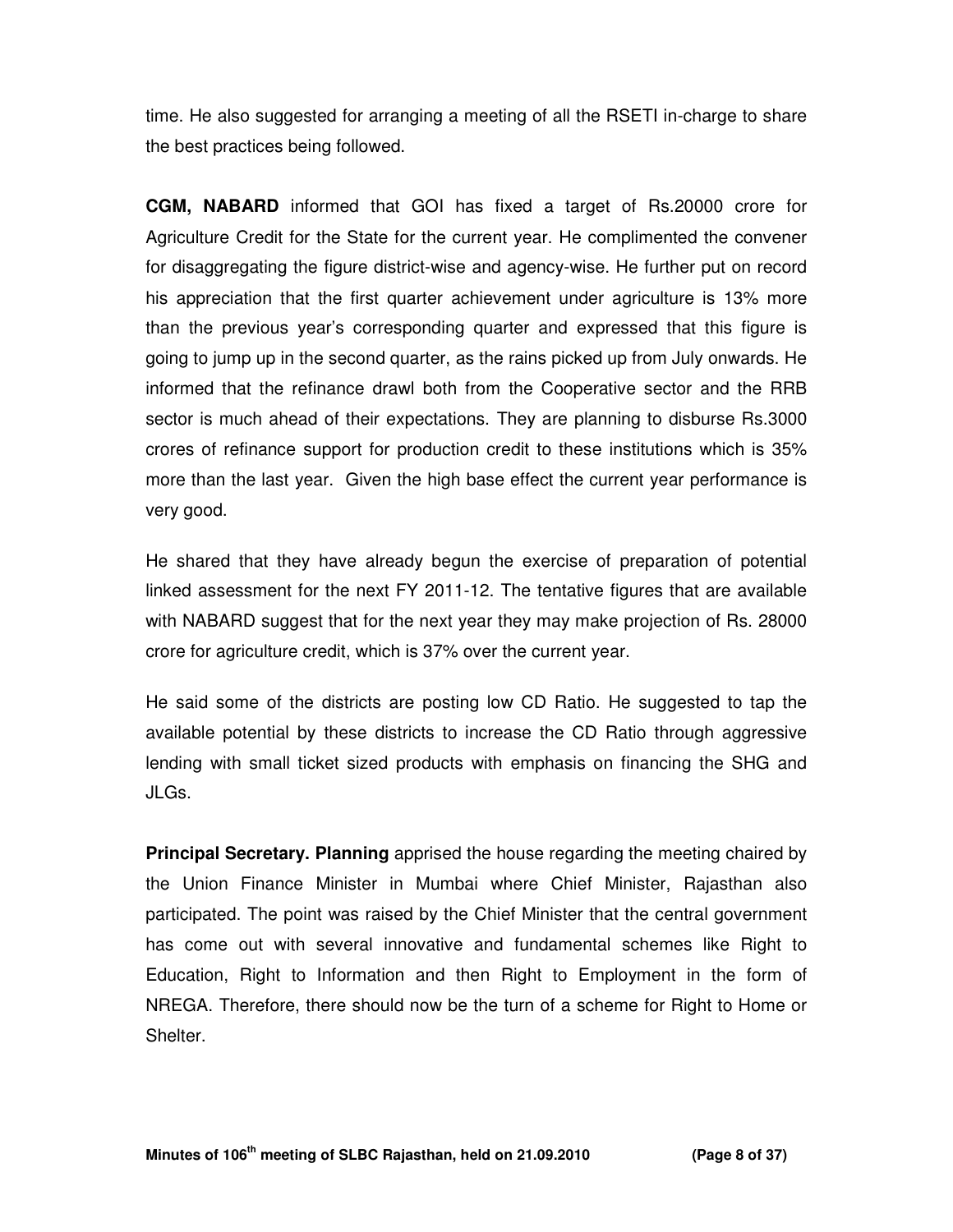He conveyed that he has been told by the Chief Minister and the Chief Secretary that they will be more than happy to participate in the meeting. It can happen any time, and the Chief Secretary will definitely be there in one of the meetings.

The major points the State government has also to take up with the banks e.g. credit to MSE, centrally sponsored schemes specially NREGA etc. He said regarding credit to urban poor under different government programmes subsidy of Rs.50000/- is being given which is very less because cost of construction of houses has risen and for meeting the remainder amount loan plays an important part.

He informed that the State is rolling out the Unique Identification Number **(UID)**  project, and Alwar district has been chosen as a Pilot district. He informed that the Finance Commission has recommended Rs. 100 per person per BPL family as one time grant to the State under UID. State Government has taken a decision to transfer this entire amount to the BPL family, so that this acts as an incentive for them to come for the biometrics when camps are arranged.

**Convener said** that in Alwar PNB is the lead Bank but other banks are also having good number of branches in the district, and they should also participate in the UID project to make it successful right from the start.

**Thereafter, Shri B.B.Garg requested for the permission of Chair to take up the Agenda items for discussion:**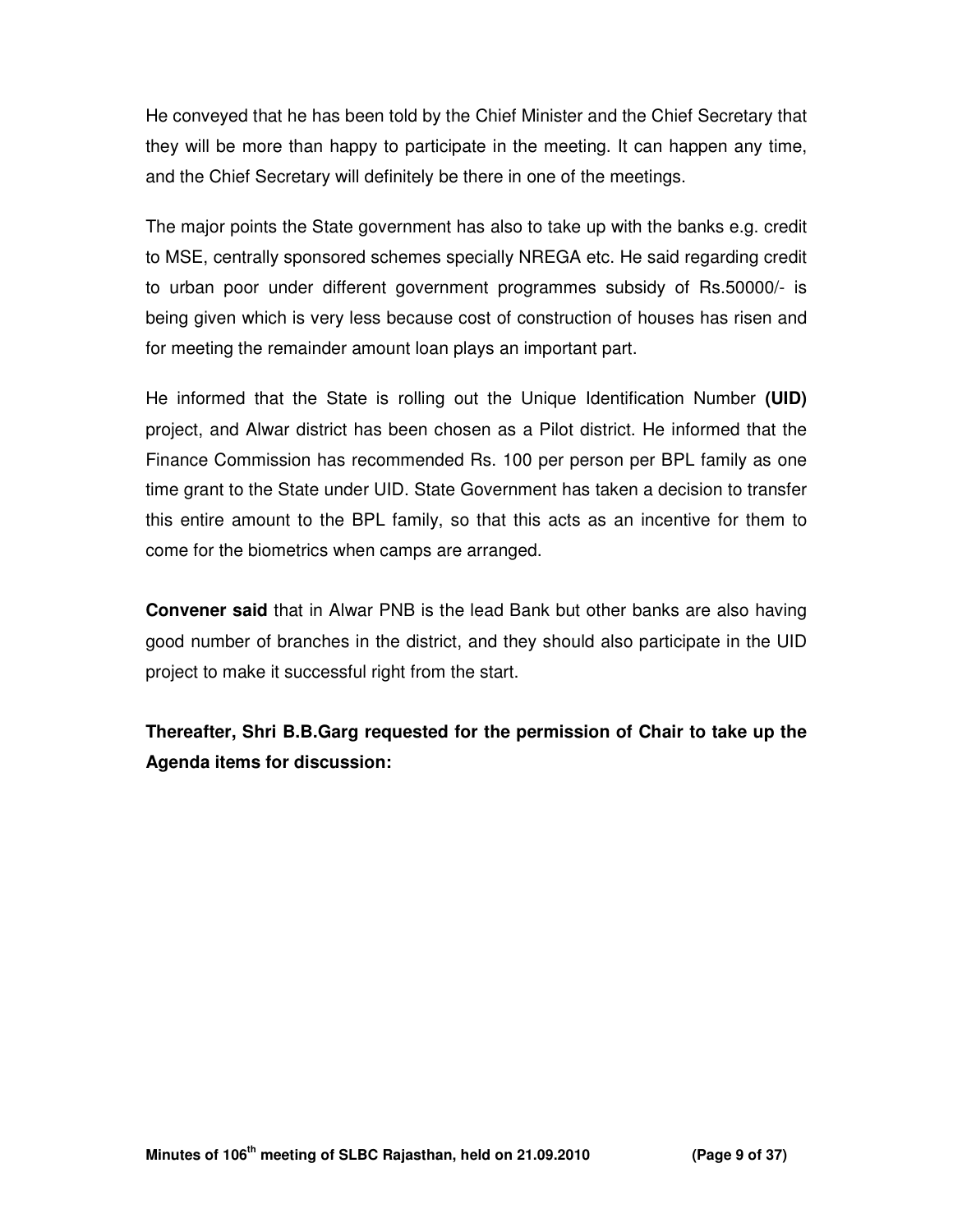#### **Agenda No. 1**

# **Confirmation of Minutes 104th SLBC Meeting & Action Taken Report**

#### **1.1 Confirmation of Minutes of 105th SLBC meeting held on 25.6.2010.**

The minutes of  $105<sup>th</sup>$  SLBC Rajasthan meeting held on June  $25<sup>nd</sup>$ , 2010 were circulated vide letter No.रा.अं.:एसएलबीसी:एटीआर:41:2010-11:418-527 dated 10.04.2010 to all the members for necessary action and comments. It was informed that no objections/ comments on the Minutes have been received. House was requested to confirm the minutes. The minutes of the meeting were confirmed by the house.

### **1.2 Action Taken Report**

# 1. **State Govt. to follow the district administration their allotment of land to RSETI**

Principal Secretary, Rural Development on 23.3.2010 advised Dist. Collectors to allot land to RSETI. The Convener vide letter dt.  $2^{nd}$  August, 2010, has again requested the Principal Secretary to take up the issue of land allotment. Presently land has been allotted in 15 districts and in one district the concerned bank has informed that land is not required by them. As regards remaining 17 districts the issue is placed for discussion under Agenda No. 8.

**2. Amendment in PDR act, to include the Banks' dues under Government Sponsored Schemes as State dues under the definition of Financial Assistance for enabling the Banks to recover their dues. Representative of revenue Department, GoR assured the house in 105th SLBC meeting that the issue is under consideration at an advanced stage.** 

Principal Secretary Planning informed the house that he has been informed by the Principal Secretary, Revenue that the decision on the matter is in its final stage as the recommendation on the issue has been sent to the Chief Minister for approval.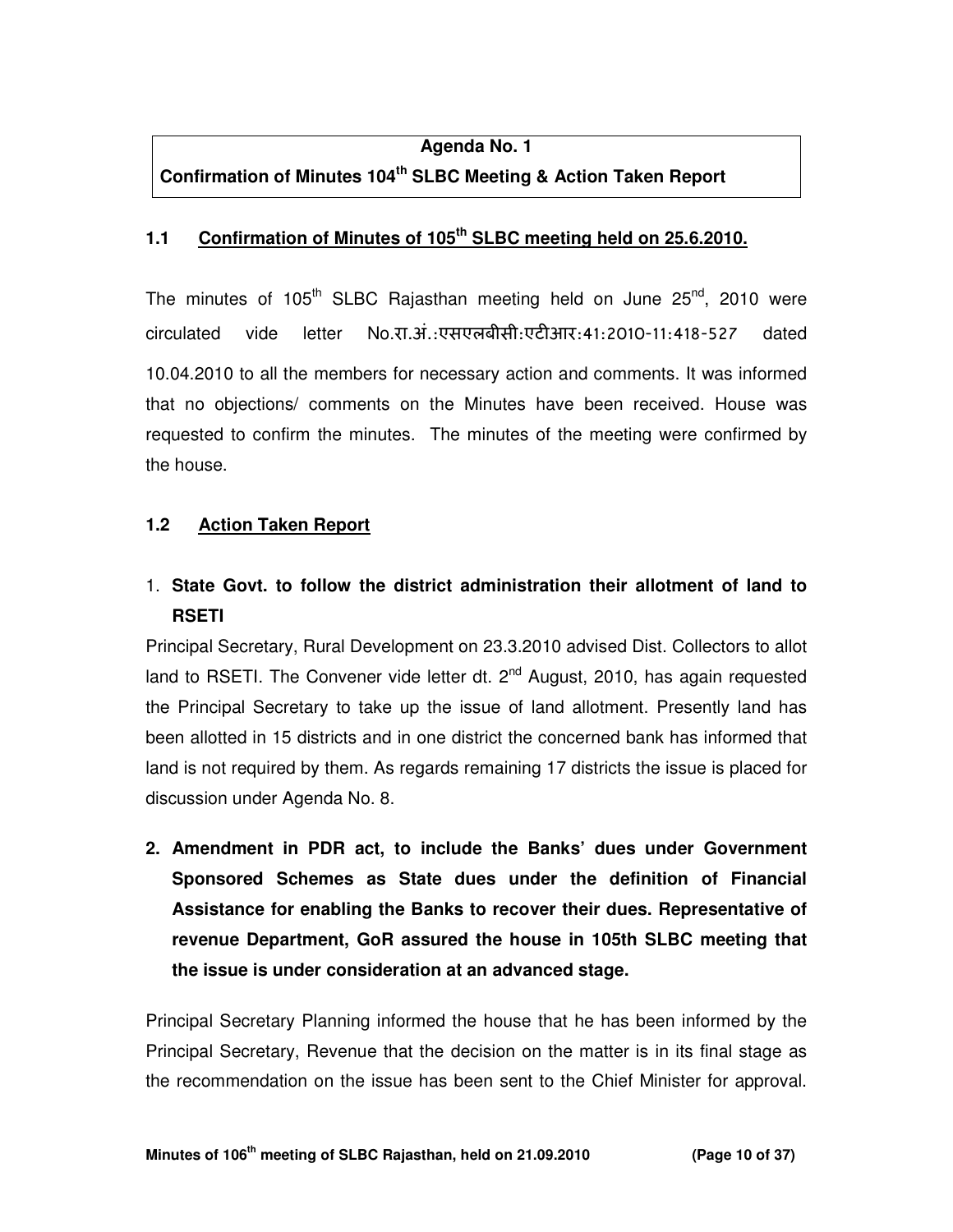The Convener requested that the SLBC may please be informed as soon the decision on the matter is received.

# **3. Cooperative Bank to re-look their Key Business data and submit complete key data**

Representative of Cooperative Bank has apprised the revised information to SLBC vide letter dated 26.06.2010. The issue stands resolved.

## **4. DCC Convener banks to open FLCCs in their Lead Districts**

-5- FLCCs have so far been established in the State. All DCC convener Banks are in advanced stage to open FLCC.

**5. Urban Development & Housing department and Nodal Agency is requested to identify the eligible EWS / LIG beneficiaries where land allotment has already been made & provide the district wise details of such beneficiaries. The Department to allocate district wise targets under the scheme & sponsor applications in line with the targets allotted.** 

Principal Secretary Urban Development, Housing & LSG Department, GoR vide letter dated 4th Aug, 2010 has informed Convener, SLBC that to promote the scheme the Nodal Agency i.e. Avas Vikas Ltd. has been advised to organize one day workshop to discuss the ISSUES related to the scheme and fix the targets for FY 2010-11,2011-12, and 2012-13 and measures to publicize the scheme.

# **6. Member Banks are requested to ensure to upload the required data on SLBC web site within 30 days from the close of quarter.**

Banks have assured of uploading the data on SLBC website. Presently only 9 out of 56 Banks have uploaded the data.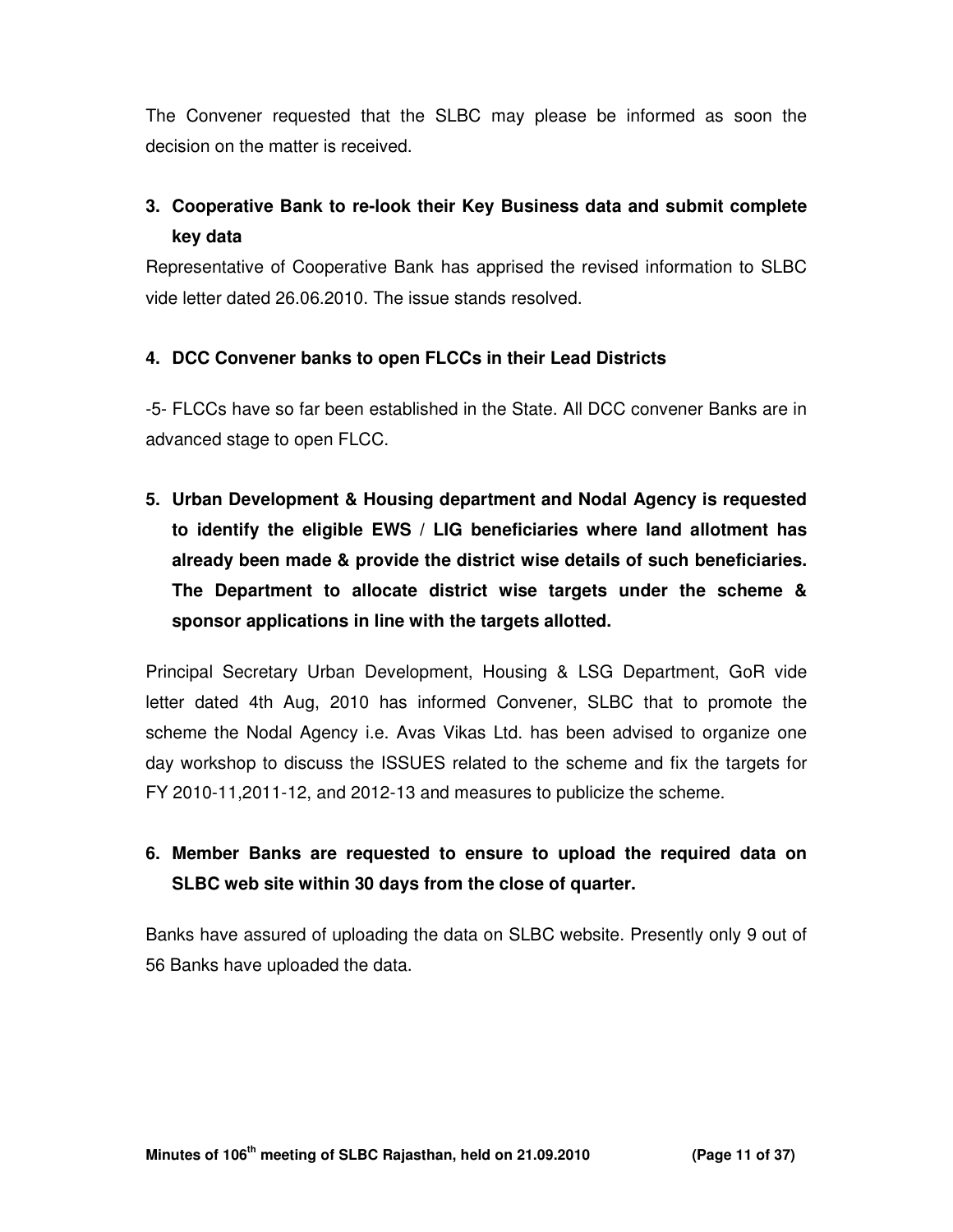## **Agenda No. 2**

# **Social Banking Parameters and Annual Credit Plan**

## **Key Business Parameter:**

Convener informed that 57 new branches have been added during the first quarter of FY 2010-11. The total branch net works in the State as on 30.06.2010 is 4712. It was informed that the rural and semi-urban branches constitute 72% of the total branch net work. The performance highlights **as on June-2010** are as under:

- CD Ratio 86.86%.
- CD Ratio of Co-operative Banks has declined during the year by 36% on a Y-0-Y basis, due to lower credit off take and increase in total deposits**.**
- CD Ratio of all major Banks is above 60%, excepting Mewar Anchalik Gramin Bank and ICICI Bank (after merger with Bank of Rajasthan Ltd i.e. 56.41)
- Total deposits Rs.123918 crores (growth over Mar-10 is 5.57%)
- Total advances Rs. 103295 crores (growth over Mar-10 is 1.45%)
- All social banking parameters are above the RBI bench Mark.
- Advances to sub-sectors as a percentage to total advances is Priority sector 46.60%, Agriculture advances 26.05%, and weaker sections 13.93%.
- Growth under total advances to minor community is 7.60% over March-10. However, it is below the mandate level of 15% of total Priority Sector.
- Mewar Anchalik Gramin Bank and ICICI Bank were requested to make suitable strategies for improving the C:D ratio . Lead District Managers were requested to monitor CD Ratio in the district through DCC as per the RBI guidelines.

**The Chairman** observed that we are lagging behind in advances to minority community, though there is an improvement vis-à-vis March. The related issues are proper classification and increased lending to minority community.

**The Convener** requested the DCC convener Banks that in the districts where CD ratio is low they should issue necessary instructions to their LDMs for taking up the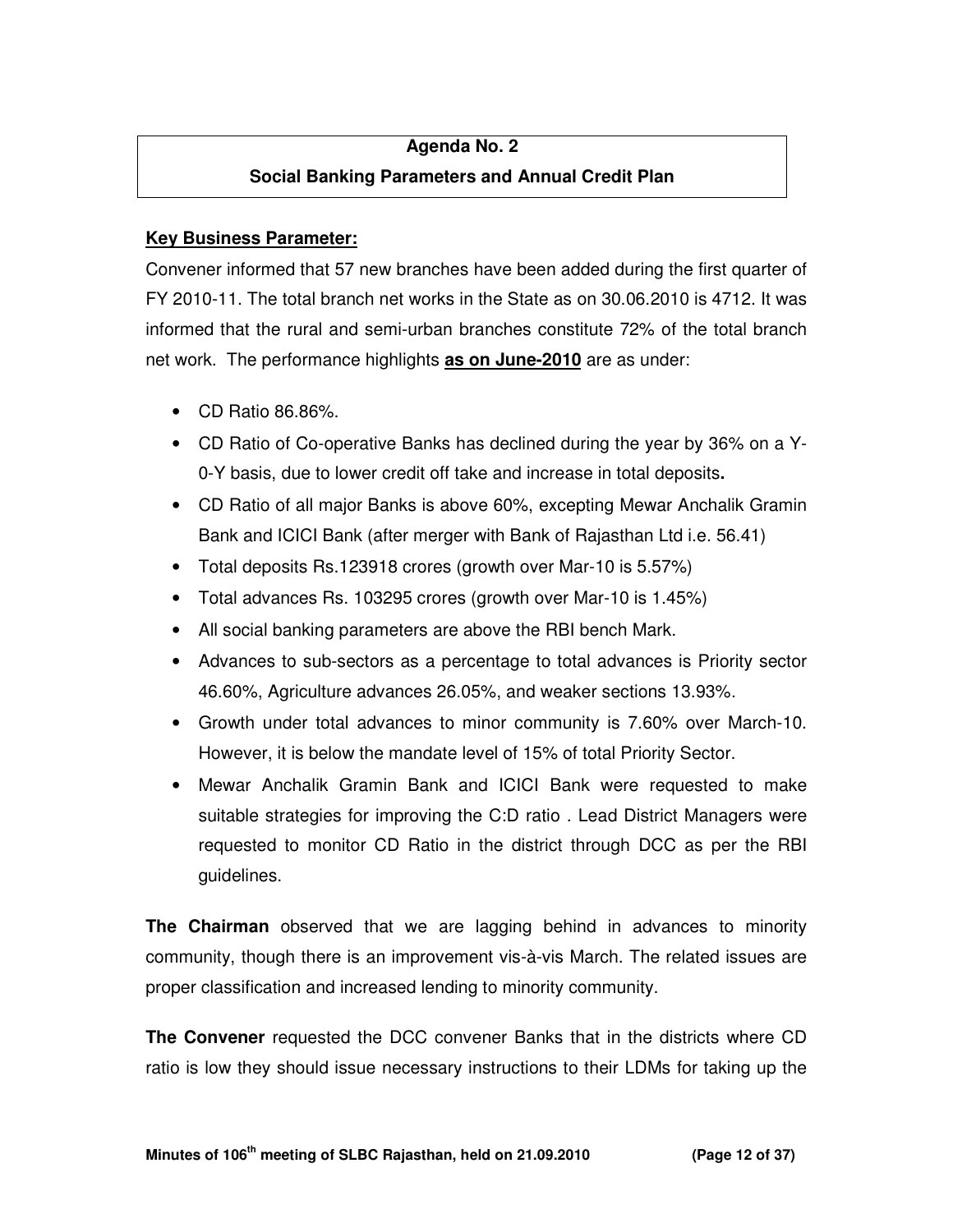issue in the DCC meetings for drawing suitable strategies to improve the CD ratio to the bench mark level atleast.

## **Annual Credit Plan 2010-11 – Performance upto June-10**

The house was informed that the achievement under ACP as on June -10 is 29% of annual targets. Major contributions are from Agriculture and MSE sector. The ACP achievement in agriculture sector is 3% lower over the corresponding period of June 09, due to the fact that from 1.04.2010, advances to electricity board has been withdrawn from being included under indirect agriculture.

In Ajmer, Bharatpur, Dungarpur, Dholpur, Pali, Sirohi, Udaipur Districts achievement under ACP is less than 20% and in Churu, Dausa, Jodhpur and Rajasamand achievement is between 20-25%. The Controlling heads of DCC Convener Banks were requested to take up the matter with their lead districts to monitor & follow up the progress under various sectors under ACP, and ensure 100% achievement.

**Principal Secretray (Agriculture)** informed that Ministry of Agriculture is promoting horticulture in a big way. The project of water conservation is also being undertaken in a large scale and 5000 diggies are proposed to be constructed during current year. Subsidy of Rs 2 lacs is being given by the state government. For next year it will be scaled up to 20000 diggies. Under Farm pond scheme, State Government is providing subsidy up to Rs. 50000/-. The member banks were requested to promote these schemes. Convener requested Principal Secretary (Agriculture) for organizing sensitization workshop for the horticulture scheme.

# **Agenda No. 3 Financial Inclusion, Under banked/ Unbanked –District/ Block, Adoption of Electronic Benefit Transfer, FLCC & Debt swap**

## **3.1 Financial Inclusion:**

The house was informed that in order to have a proper financial Inclusion, MoF, GoI advised to identify the under Banked and un-banked blocks and to take up the steps to ensure that the under banked areas may approach the national average in terms of population per bank.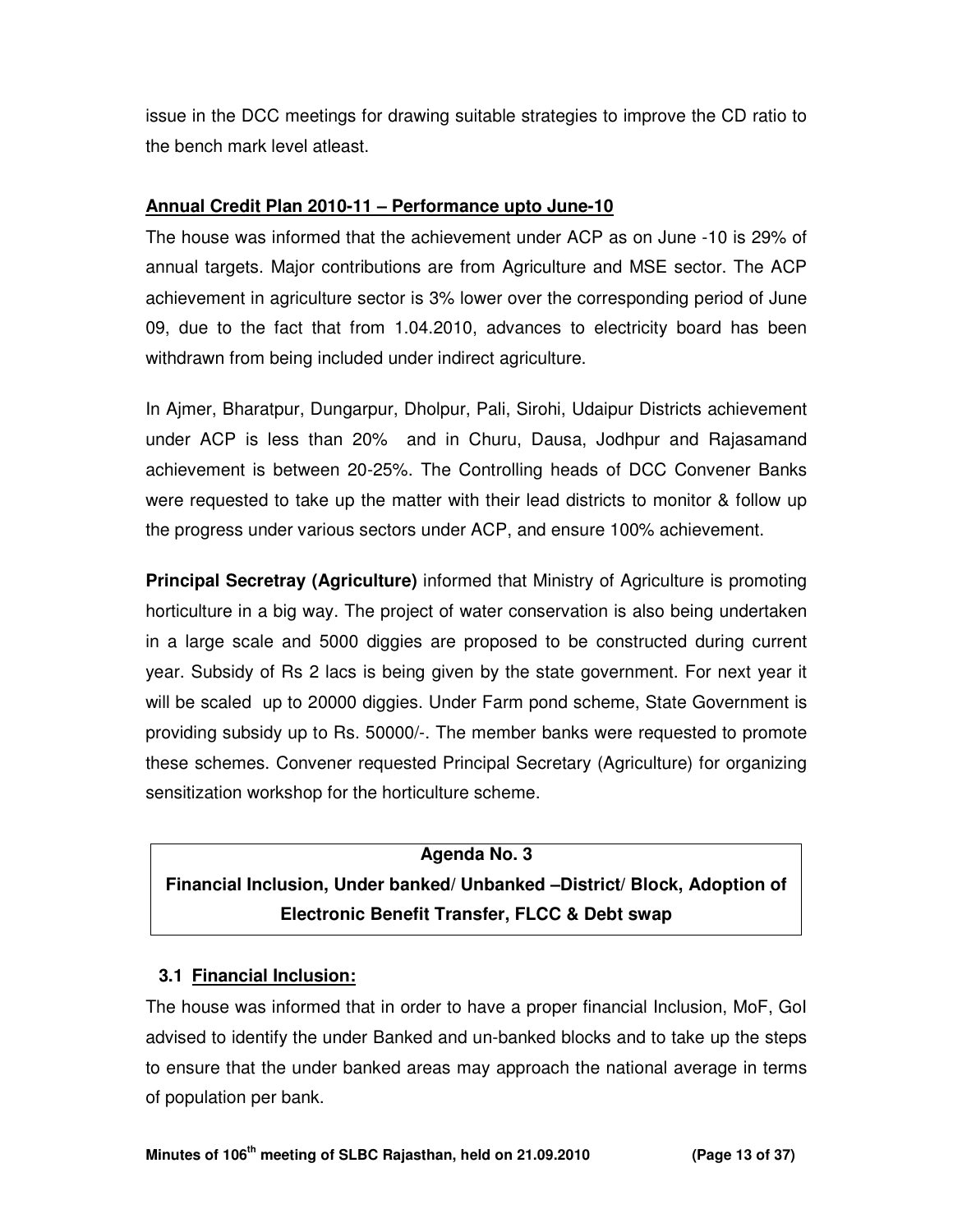# **3.2 Under Banked / Un-Banked Districts/ Blocks & Road Map to Provide Baking Services in villages having population above 2000:**

House has discussed the issue of financial inclusion very actively since 100th SLBC meeting. 3911 un-banked villages having population over 2000 have been identified for providing banking services by Mar-2012, which have been allotted to 24 banks (23 now after merger of BoR with ICICI). Roll out plan has been received from all banks, except Punjab & Sind Bank. The Road map and roll out plan for the State is uploaded on SLBC website. Sub-committee of SLBC has been constituted for implementation and regular monitoring of roll out plan. Two sub-committee meetings have so far been held on 11.06.10 and 27.08.10.

#### **Developments - subsequent to 105th SLBC meeting::**

- Out of new branches opened during first quarter, 12 Branches have been opened in under- banked districts.
- As per roll out plan submitted by banks, 72 villages were proposed to be covered by June-10, against which 65 villages have been covered.
- The second meeting of sub-committee of SLBC (FI) was held on 27.08.2010 to review the progress of roll out plan.

| <b>Bank</b>  | <b>Target</b><br><b>June, 10</b> | Progress as on Jun, 2010 | <b>Variance</b>                   |                           |                |      |
|--------------|----------------------------------|--------------------------|-----------------------------------|---------------------------|----------------|------|
|              |                                  | <b>Branch</b>            | <b>Satellite</b><br><b>Branch</b> | <b>BC</b><br><b>Model</b> | <b>Total</b>   |      |
| <b>BOB</b>   | 3                                |                          | $\overline{\phantom{0}}$          |                           | 11             | $+8$ |
| <b>BOI</b>   | ⇁                                |                          | -                                 |                           |                | $-7$ |
| <b>BOM</b>   |                                  |                          | -                                 |                           |                | $-1$ |
| <b>MGB</b>   | 9                                | 9                        | -                                 |                           | 9              |      |
| <b>OBC</b>   | 26                               | 5                        | $\overline{\phantom{0}}$          | 14                        | 19             | $-7$ |
| <b>PNB</b>   | 11                               |                          |                                   | 11                        | 11             |      |
| <b>SBI</b>   | $\overline{2}$                   | $\overline{2}$           | -                                 |                           | $\overline{2}$ |      |
| <b>SBBJ</b>  | 6                                | 6                        | -                                 | -                         | 6              |      |
| <b>UBI</b>   | ⇁                                |                          |                                   |                           | $\overline{2}$ | $-5$ |
| <b>CBI</b>   | $\overline{\phantom{0}}$         |                          | -                                 | 5                         | 5              | $+5$ |
| <b>Total</b> | 72                               | 23                       |                                   | 41                        | 65             | (-7) |

## **Summary for immediate reference of implementation of Roll out plan::**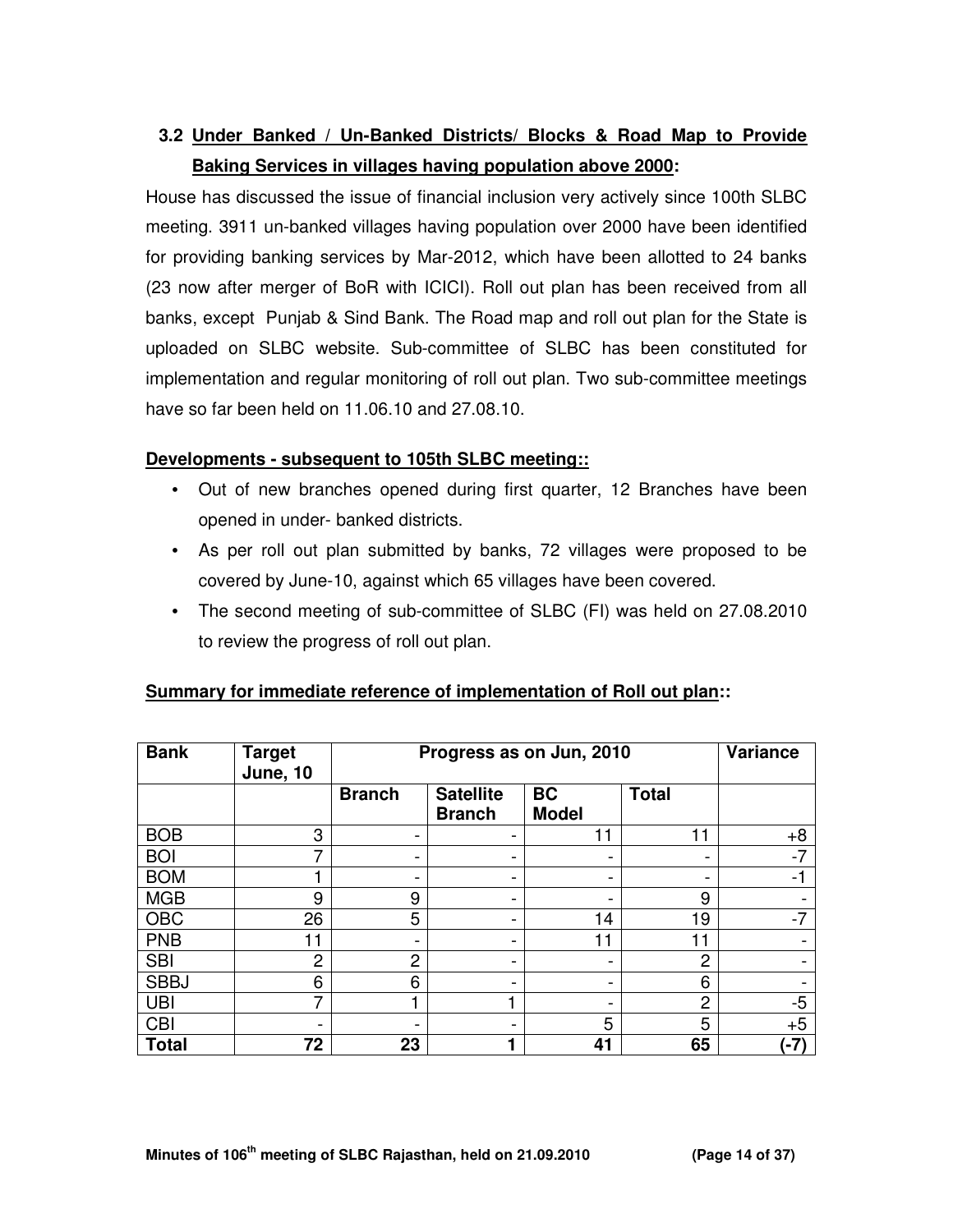#### **ISSUE:**

- It was requested that the roll out of road map is to be as per plan submitted by individual banks. The issue of reallocation of villages may be taken in the respective DCC sub-committee.
- Need for creating awareness at the grass root level was discussed.
- DCC convener Banks were requested for ensuring monthly meeting to review the progress of roll out plan in their lead districts.
- Active participation of State Govt officials, LDO-RBI, DDM-NABARD, and banks is to be ensured
- Financial Inclusion should include, aprt from no frill accounts, provison of credit facilities through KCC / GCC/ ACC etc.

**Commissioner, NREGA** informed that GOR is at an advance stage of finalizing the end to end solution of MGNAREGA. GOI has released the document for end to end solution of NREGA and they have also incorporated the linkage with UIDAI and its complete integration with core banking solution. He said presently the focus is on coverage of 3911 villages having population over 2000. Though the dead line as per guidelines is Mar-12, however, the roll out plan should be expedited with a sense of urgency. It is imperative that all the NREGA accounts in various brick and mortar branches also become fully ICT enabled so that the accounts/ wages may be electronically transferred at the site itself. He said issue of coverage of villages less than 2000 population is also to be looked into, and similar road map should be made for these villages. He requested the banks to inform about the company / agency engaged for BC model, so that they can also coordinate with the collector for having a joint meeting with the agency to firm up the roll out plan.

**Commissioner Social justice and Empowerment** discussed the issue of problems reported in opening of zero balance SB a/cs, specially regarding centrally sponsored schemes. He requested the banks for issuing directions to braches for opening "o" balance accounts.

**The Convener** said that taking forward to what Commissioner NREGA has said, a holistic approach is to be taken. He said as per guidelines 3911 villages with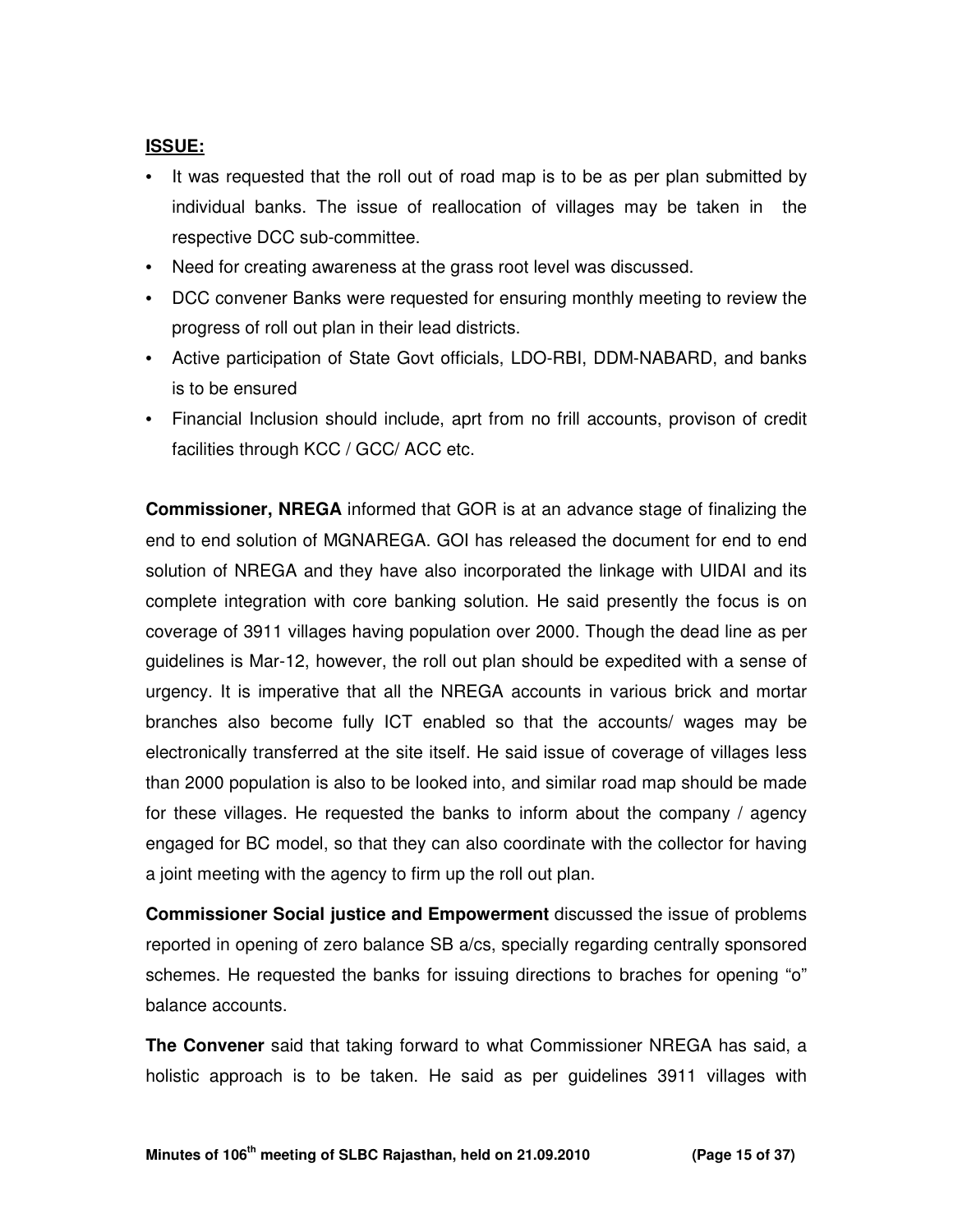population over 2000 are to be covered by Mar-12, and accordingly the reporting is being done. However, simultaneously contiguous villages are also being covered of population less than 2000, which are not included in the reporting. Banks have floated their individual RFPs and the same are under process. He requested the banks that details of service provider be provided to the State govt, upon finalization. He informed that the provisional data has been collected by the SLBC from the banks for the total list of unbanked villages in the State. Once the data is finalized we will upload the same on SLBC website. As regards opening of "0" balance accounts, the issue is being reiterated by us time to time. The controllers are requested to sensitize the branches in this regard.

**The Chairman** said UIDAI has appointed Registrar and service provider, for collecting massive biometric data which will not be loaded to the Banks sites. Once the UID No. is provided to the customers that will be loaded on banks server. He said that financial inclusion and UID is to be treated independently. Primary objective is to cover all the villages with population over 2000, and side by side all the peripheral villages will also be covered. At this juncture delivery of services to doors of the balance villages may not happen but they will be accommodated in the villages with business correspondent. The state government officials should also associate in the awareness campaigns.

## **3.3 Financial Literacy and Credit Counseling Centre (FLCC):**

The Model Scheme for "Financial Literacy and Credit Counseling Centres (FLCC)", was placed in 102<sup>nd</sup> SLBC meeting. One meeting of the sub-committee of SLBC for reviewing the functioning of FLCC in the State was convened on 15.01.10, under the Chairmanship of Regional Director, RBI. As of now Five FLCCs have been set up in the State.

**RD RBI** suggested that 50% of the districts should have an FLCC by Dec-10 and remaining districts by Mar-11.

#### **ISSUES::**

• All the DCC Convener banks were requested to submit progress of setting up of FLCC in their lead districts.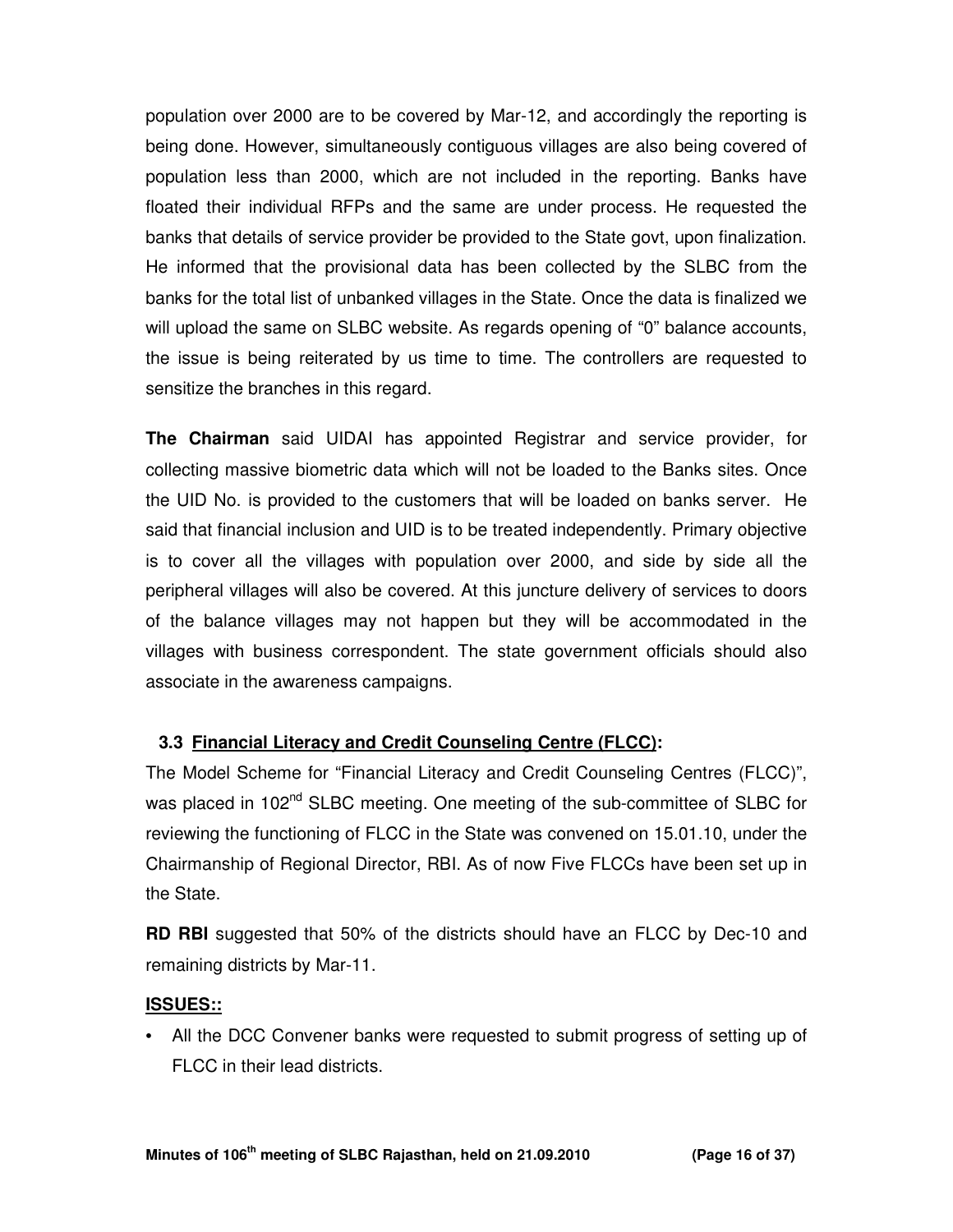- ICICI bank was requested to set up FLCCs at the center of their choice in the State in tune with their network of 372 branches now after merger of BoR
- Major banks, other than DCC Convener Banks, operating in the State may also come forward to open FLCC at centres of their choice.
- Banks who have setup R-SETI in the State may consider taking initiative for establishing FLCC with existing R-SETIs.

## **3.4 Debt Swap Review:**

As a beginning 50 villages were adopted by Commercial Banks & RRBs and as per information received from Banks all these villages are declared free from private money lenders and completion of process has been confirmed. A request was made by the Convener to the Banker colleagues to keep the campaign alive on an ongoing basis. It was suggested vide SLBC letter dated 16.08.2010 to all DCC convener Banks and Regional Rural Banks to adopt some more villages as per their convenience to make them free from private money lenders. PNB has identified 5 more villages to make them free from private money lenders. Bank of Baroda has adopted 100 more villages to make them free from Private Money Lenders and out of which 37 villages have been declared free from Private Money Lenders as on June 2010.

# **3.5 Report of High Level Committee to review Lead Bank Scheme (LBS)- Recommendation for State Government:**

RBI vide letter dated 14.07.2010 informed SLBC regarding the recommendation of Report of High Level Committee to review Lead Bank Scheme (LBS). A greater role is envisaged from the State Government to support the initiatives of Banks towards greater financial inclusion and ensuring flow of credit to the priority sectors.

## **Some of the recommendations pertaining to State Governments are:**

- State Government may support recovery drives conducted by the banks and ensure adequate due diligence in selection of beneficiaries under Government Sponsored Schemes.
- State governments may lend their supports for sensitization of the bank officials posted as Lead District Managers, to familiarize themselves with the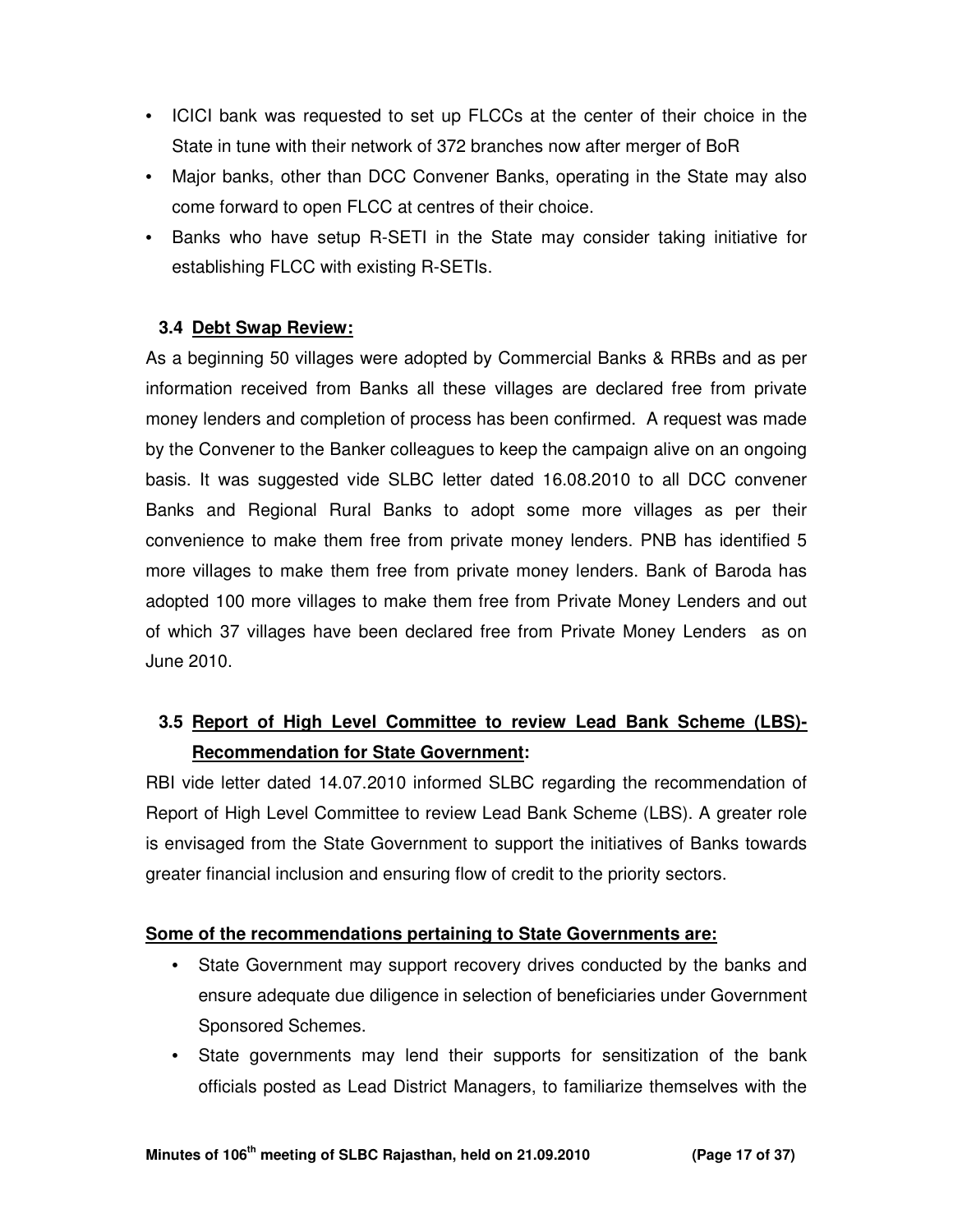Government's role and functioning with regards to developmental programmes.

• State Government may assist banks to evolve a suitable tracking mechanism to monitor educational loans granted by the banks so as to ensure proper recovery of such loans.

#### **Agenda No. 4**

#### **Agriculture Credit Flow- Kisan Credit Card (KCC), & Crop Insurance**

#### **4.1 Agriculture Credit flow- Kisan Credit Card:**

During first quarter credit disbursement under Agriculture Sector has been to the tune of Rs.26910 Crore, out of which about 50% is disbursed for short term crop loan under KCC. The revised target for ground level credit for agriculture for the State for FY 2010-11 is of Rs.20000 crores, indicating a growth of 24.29%. It was further informed that NABARD vide letter dated 30.08.2010 has advised SLBC regarding various new schemes i.e. "GoI Credit Linked Subsidy Schemes". Details of the schemes have been circulated to all the members of SLBC.

#### **Centrally sponsored Schemes are as under::**

- 1. Poultry Estate and Mother units for Rural Backyard Poultry
- 2. Integrated Development of small ruminant & Rabbits
- 3. Salvaging and Rearing of Male Buffalo
- 4. Pig Development

**CGM NABARD,** informed that GOI has during the current year introduced seven new schemes under the animal husbandry sector, all activities under animal husbandry sector will now be eligible for 25% capital subsidy, excepting dairy and venture. The scheme for sheep and goat has been extended to all the districts of the state. The NGOs are also being identified for sponsoring the applications, but it is not mandatory. He said that a target of 1500 JLGs has been given for this year, which will be scaled up next year.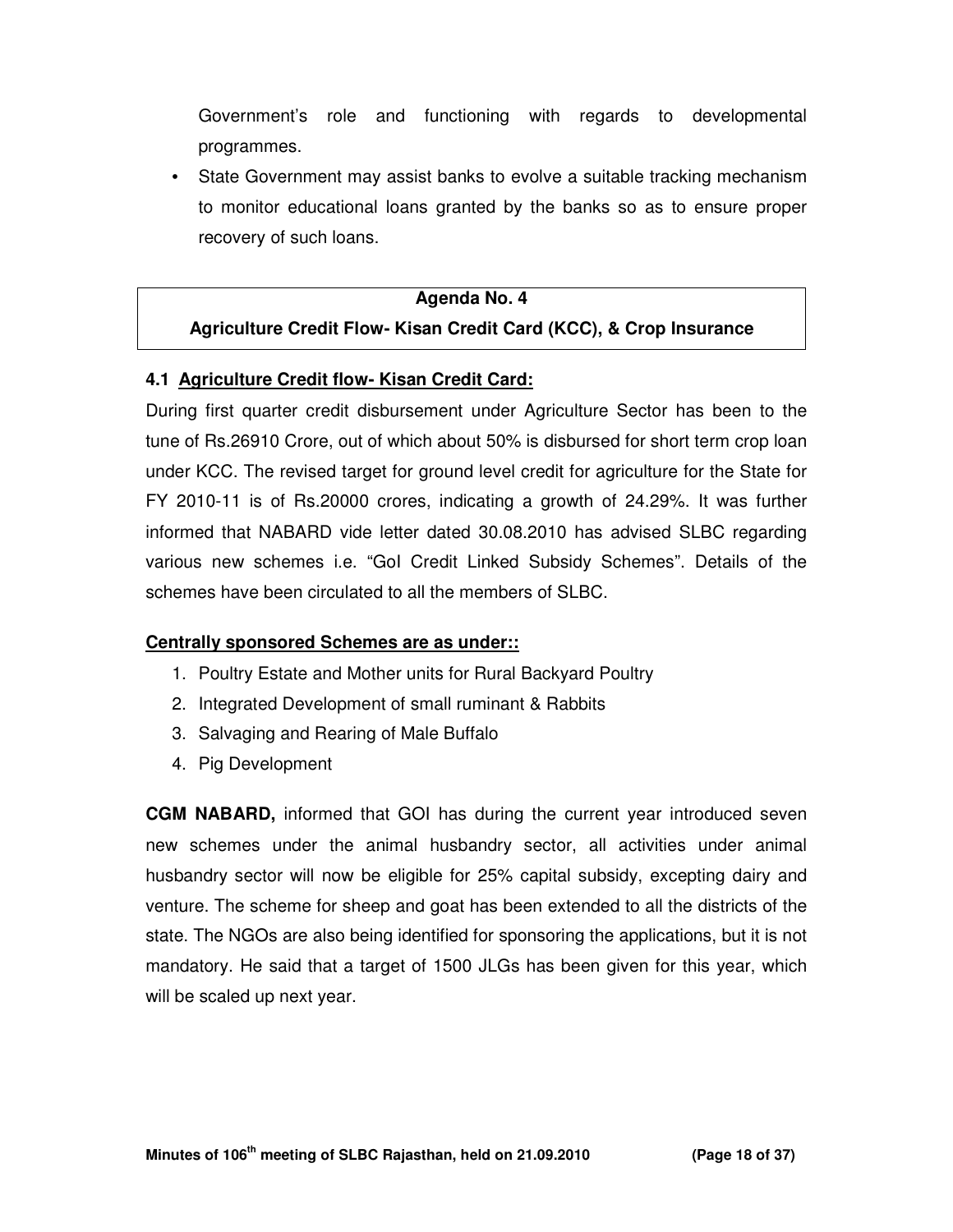# **4.2 Crop Insurance:**

Department of Agriculture, Ministry of Agriculture, Government of India vide letter dated 3rd March 2010 has conveyed the decision to continue with implementation of Pilot for Weather Based Crop insurance Scheme (WBCIS) during Kharif 2010 season.

In the 105th SLBC meeting issue was deliberated and member banks had requested the State Government to extend the cut off date from 15th Jul, 2010 to 31st Jul, 2010, looking to the delay in the onset of monsoon. Acceding to the request, the Agriculture Department informed that the cutoff date will be 15.07.10 for the farmers who are already Kisan Credit Card holder, and 31st July 2010 for the New Farmers. Amendment was circulated vide SLBC letter on 06.07.10 to all member Banks and LDMs.

## **ISSUES::**

- Banks were requested to give focus on the investment credit under agriculture sector to create capital assets.
- DCC convener banks were requested to advise their Lead District Managers to ensure that KCCs are issued to all eligible & willing Farmers.

## **Agenda No. 5 : Education Loan**

The Government has stressed the need for giving impetus to providing education loans in general and collateral free loans upto Rs.4.00 lacs in particular. The issue was 1st taken up in 105th SLBC meeting. Following initiatives have been taken after 105th SLBC meeting to propagate scheme of collateral free education loans upto ` 4.00 lacs to the needy:

- Department of Technical Education, GoR has released an advertisement in local news papers regarding education loan scheme.
- GoI, Ministry of Human Resource Development has announced a Central Scheme to provide Interest Subsidy on education loan.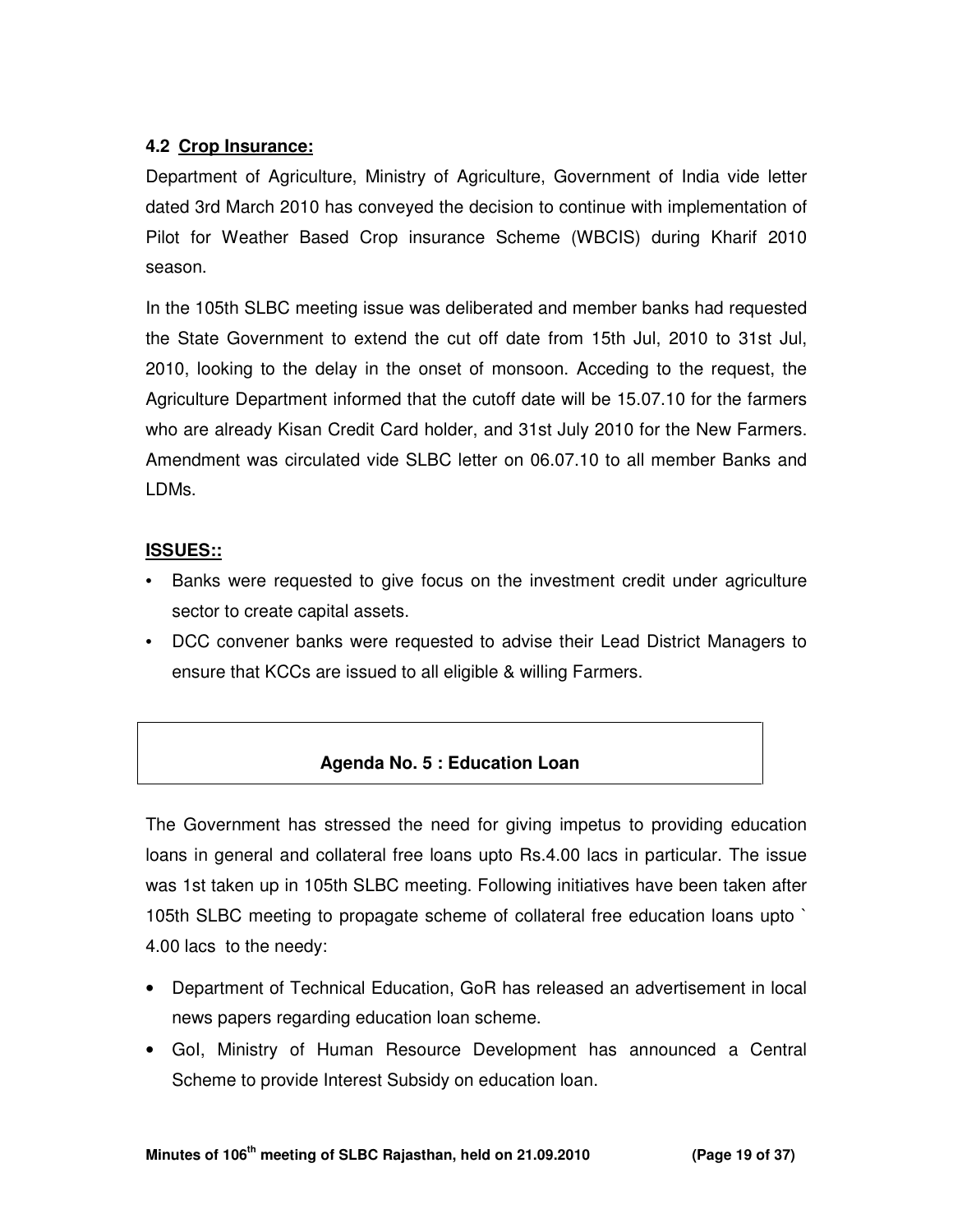- Convener SLBC requested all member Banks to fix self set targets under education loan for themselves for FY 2010-11.
- A sub-committee Meeting of SLBC on Education Loan was held on 19th August, 2010, co-chaired by the Principal Secretary (Technical Education), GoR and Convener SLBC to discuss the scheme and sensitize the bankers.
- The outstanding education loans of the Banks in the State as on 30.06.2010 are Rs.891.23 crore to 43751 students. Banks responding to the call given by SLBC have set for themselves self set targets for the FY 2010-11 indicating sanction of fresh education loan of about 550 crore
- Contribution of DCC convener banks in education loan is 76% in total accounts and 76% in total out standing.
- Major disbursement under Education loan takes place in 2nd and 3rd Quarter of the financial year.

# **Major features of the interest subsidy scheme on education loan ::**

Interest subsidy will be available for the education loan taken by students from economically weaker sections (parental / family income per annum not exceeding Rs.4.50 lacs):

- For pursuing technical / professional streams from recognized institutes in India.
- **Interest subsidy is available for the period of moratorium (course period + one** year or 6 months after getting job, which ever is earlier) of the education loan.
- Interest subsidy shall be available to the eligible student only once either for the first under graduate degree or the post graduate degree course.
- The scheme will be applicable from the academic year 2009-2010 starting from 1st April 2009.

**The Principal Secretary (Plan)** informed that instances have come to notice that branches demand collateral security for education loans for Rs.4.00 lacs and below. He emphasized the need for the controllers of the banks to percolate the guidelines of collateral free loans upto Rs.4.00 to the Branch Managers.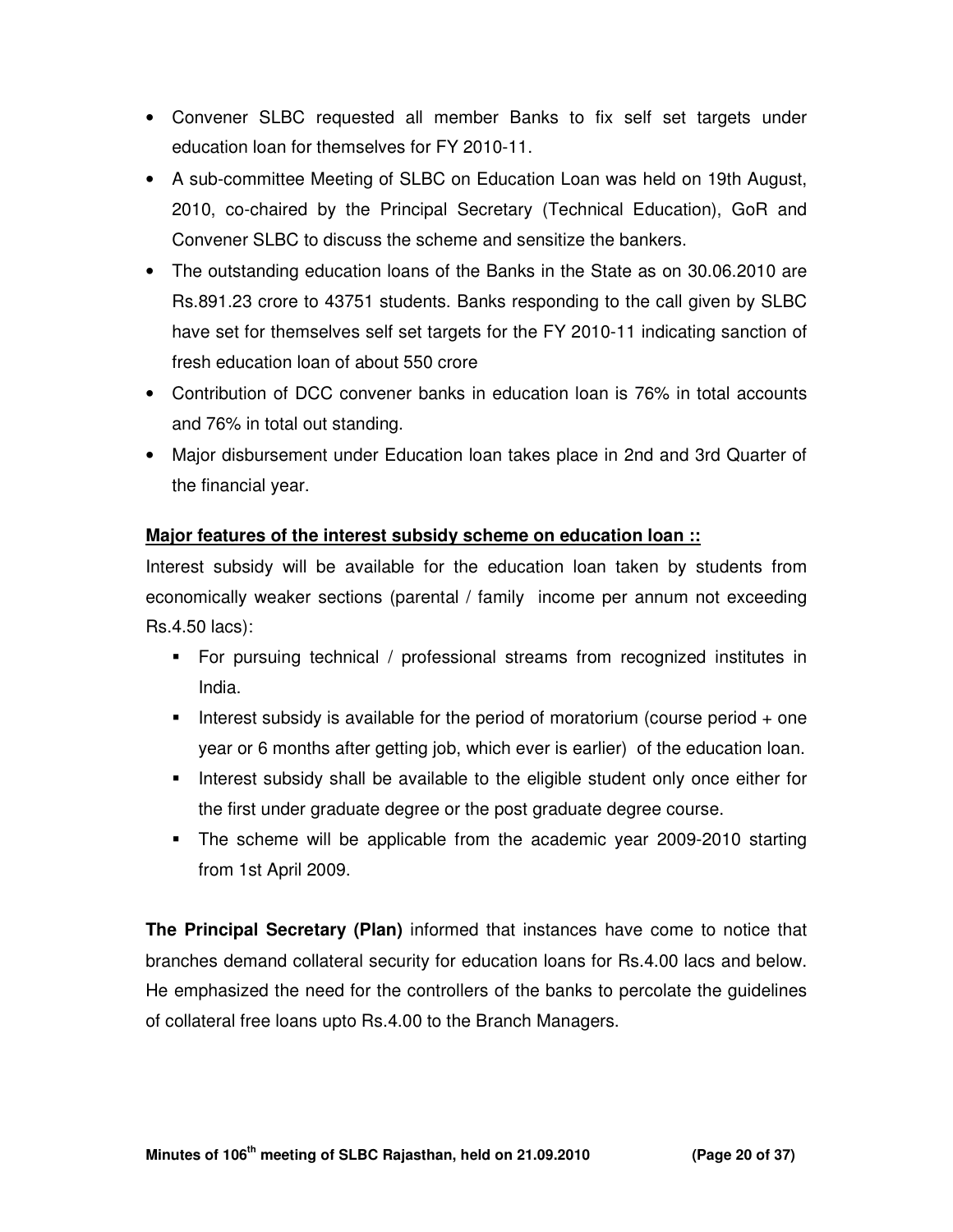**The Convener** said that no collateral is required in education loan upto Rs. 4 lac. He highlighted the need to sensitize the branches in this regard, to obviate possibilities of complaint on this behalf. He submitted that any complaint / issue in this regard should be brought to our notice so that the same can be taken up with the respective bank.

## **Issue::**

- (i) Member Banks to ensure achievement of the self set targets for the FY 2010- 11
- (i) Banks to percolate awareness of Interest Subsidy Scheme to branches
- (i) Private Sector Banks, RRBs & Co-operative Banks were requested to revisit the self set target and contribute more in dispensation of education loans

#### **Agenda No. 6**

# **Interest Subsidy scheme For Housing the Urban poor (ISHUP)**

The details of the scheme were placed in  $102<sup>nd</sup>$  and subsequent SLBC meetings. State Govt. on 28.12.2009 declared the "Affordable Housing Policy-2009" wherein Avas Vikas Ltd. has been nominated as Nodal Agency. Meeting of SLBC conveners was convened by National Housing Bank on 8.06.2010 at Delhi, which was attended by Convener, SLBC, Rajasthan. Issue emerged in the meeting were placed in 105th SLBC meeting.

## **Initiatives taken by SLBC to promote the scheme:**

- SLBC vide letter dated 26.06.2010 requested the Principal Secretary, Housing and Urban Development, GoR to instruct the designated nodal agency to inform the district wise targets and sponsoring of applications in line with the targets.
- The request was reiterated vide SLBC letter dated 27.07.2010.
- A list has been provided by JDA, however, the response from other departments i.e. Rajasthan Housing Board, Jodhpur Development Authority, Urban Improvement Trusts, and Municipal Bodies is not forthcoming
- Controlling heads of all DCC convener banks and LDMs have been requested vide letter dated 09.08.2010 to contact the respective authorities for obtaining list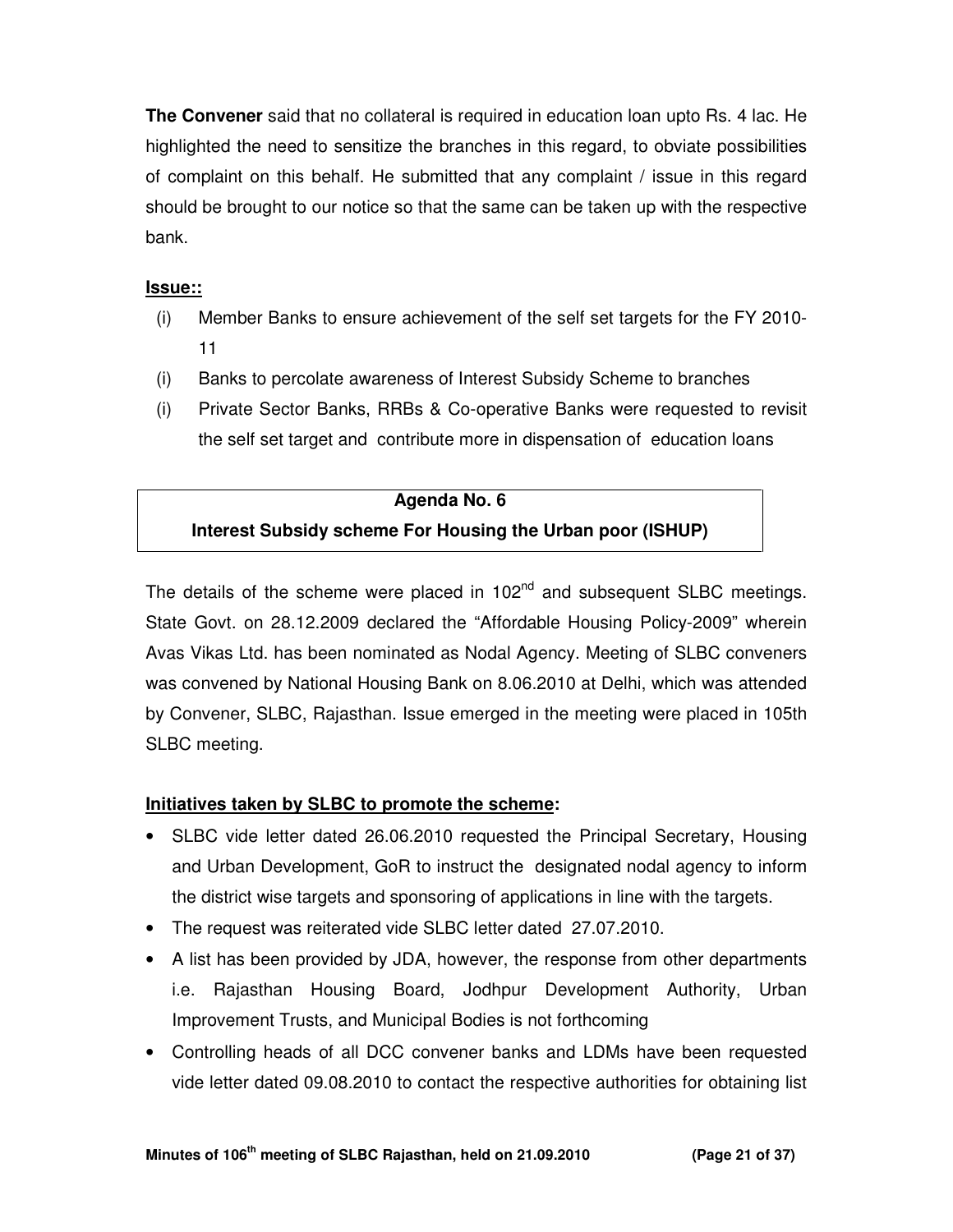of EWS / LIG land allottees and forwarding the same to the nodal agency for sponsoring of applications to the banks, as per guidelines of the scheme.

- Convener SLBC on its own initiative collected some applications and has got these applications sponsored from the nodal agency M/s. Avas Vikas Ltd.
- As a proactive measure, at SLBC a poster of the scheme was prepared to help promote the scheme. Sufficient copies have been made available to all identified banks, Avas Vikas Ltd and other stake holders.
- Principal Secretary, UDHousing & LSG Dept, has informed vide letter dt 04.08.2010 that Avas Vikas Limited is the designated Nodal Agency for ISHUP scheme
- It was informed that a one day workshop will be organized by AVL for ISHUP scheme. The aim and objectives of the workshop would be to fix the target for the FY 2010-11, 2011-12, and 2012-13
- SLBC vide letter dated 09.08.2010 requested Avas Vikas Ltd, Jaipur for an early organizing of the workshop looking to the nil achievement under the scheme.
- It was also requested to review the progress of scheme in the DLCC / DLRC meeting as a regular agenda item.

## **ISSUES::**

- 1. The nodal agency M/s Avas Vikas Ltd. was requested to:
- Advise the Bank wise/ District wise targets under the scheme,
- To identify individual EWS/ LIG beneficiaries
- To Sponsor applications of eligible EWS/LIG applicants to banks
- Organize workshop of all stakeholders as mooted
- 2. Banks were requested to popularize the scheme and take initiatives to identify the eligible beneficiary and forward the applications to the nodal agency for sponsoring the same to the banks for sanction / disbursement of loans.
- 3. Nodal Agency was requested to apprise the progress of implementation of housing projects, which have already been taken up by various banks for financing, and the likely date by which loan applications under the project/ scheme will be made available to the banks.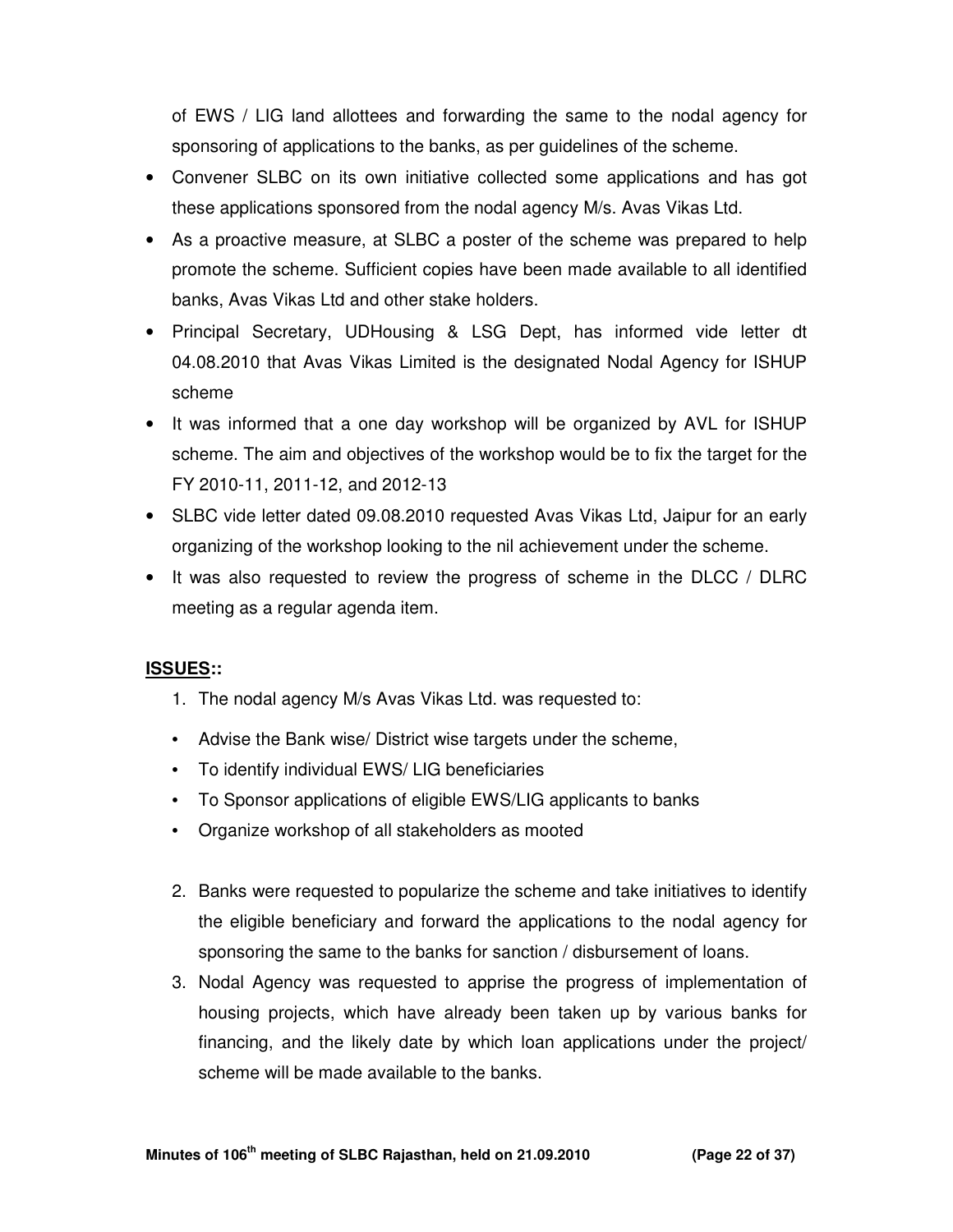**The Convener** while deliberating on the issue informed that inspite of initiating so many steps and initiatives the proper response from the Government side is missing. He said unless the scheme is taken up with zeal and enthusiasm the same will not take off.

**The representative of UDH informed** that under affordable housing schemes applications were invited in the month of August, and a total of 13000 applications are received out of which 11000 are from EWS and LIG category. AVL which is Nodal Agency is preparing final figures and addresses as well the full details will be provided to bankers. It was informed that one day workshop will be organized and the date will be finalized shortly. He informed that the Bank of Baroda has taken lead and collected applications and has sent to AVL, which have been sponsored by AVL. He assured to take up with all the agencies like JDA, Jodhpur Development Authority, and other agencies to fulfill the objective the scheme.

**Principal Secretary (Plan)** observed that Affordable housing is our policy and our Chief Minister is keen for right to shelter, as already discussed. He advised the concerned department for taking effective steps to ensure on ground implementation of scheme.

**DGM, NHB** gave the update about scheme features and some of the recent developments which has taken place. He complimented the convener bank for taking initiative. He said that he has gone through the agenda items, and observed that earnestly they have made efforts to get the scheme successful. He said that the progress of the scheme is monitored at Ministry of Housing at Secretary level, as also in the Union Finance Ministers meeting with CMD's of public sector banks. The scheme is available in the NHB website. The scheme has been extended to RRBs also. The scheme can be operated through RRBs and Pvt. Sec. Banks also. The steering committee has allowed for engaging the NGOs for generation of applications, and after the approval of the application they can be paid Rs. 100 per application and this facilitation charges are to be reimbursed by the Ministry. This is expected to be raised to Rs. 500 /- per application. NHB has designed the common application form for use of the bank, which has also been put on their website. The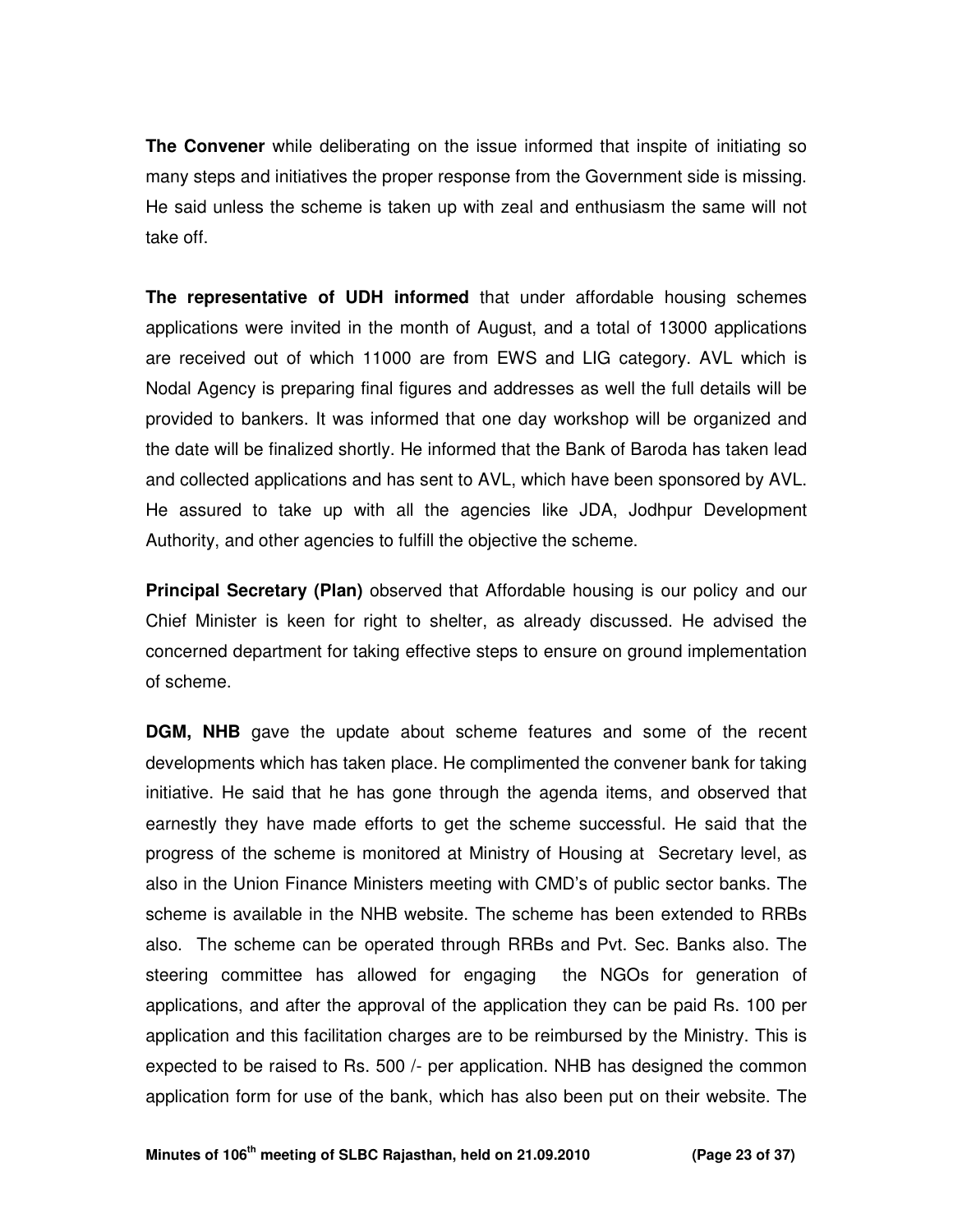steering committee has also allowed banks to give the Income certifications by themselves through their procedures of appraisal. The role of the state govt. is to sponsor the cases and issue applicants bonafide and verification of income certificate. The nodal agency AVL has to get these cases sponsored and sent to the banks. In case the applicant approaches the bank for housing loans under the scheme, they have to forward it to nodal agency for sponsoring.

**Convener** requested for providing details of allotments made by JDA, Jodhpur Development Authority, other urban local bodies. It was informed that BOB is handing over sanctions to 11 beneficiaries today. He emphasized that the scheme is operative upto 31.03.2012; therefore, the implementation needs to be expedited.

# **Agenda No. 7 Government Sponsored Programmes / Credit Flow to Minority Community / DRI / IAY / ACC / SCC**

#### **7.1.1 Government Sponsored Schemes**:

## **7.1.1- Swarnjayanti Gram Swarojagar Yojana (SGSY):**

The target allotted under the scheme were placed and deliberated in 105th SLBC meeting.

**Core Group meeting** was held on 20.07.2010. The representative of Nodal Department was requested for submission of the progress of the scheme District wise and Bank wise for better monitoring of the scheme at bank level. The representative of the nodal department was requested for initiating steps for sponsoring of the application from the start of FY so as to aim for achieving the targets by the end of 3rd Quarter. Banks have disbursed Rs.15.36 Crores under the scheme upto June-2010, against the annual target of 158.18 Crores allotted by Ministry of Finance, GOI.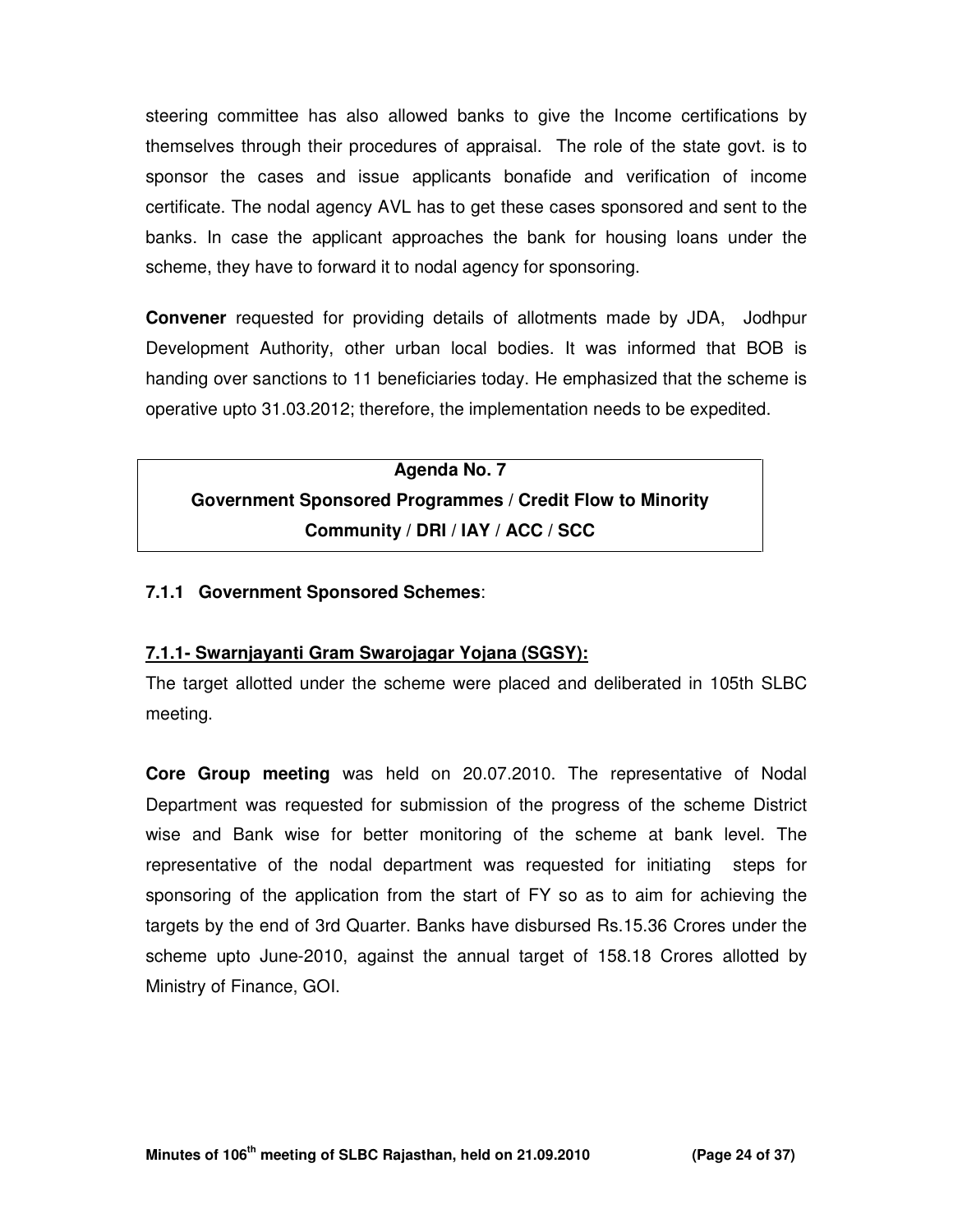#### **ISSUES::**

- Nodal department was requested to furnish district-wise financial targets, in line with targets allotted by Govt. of India, with proper segregation of Bank-wise progress
- To sponsor adequate number of applications in tune with the targets.
- Banks were requested to dispose off the applications within the time limit prescribed.
- Periodical review meetings at Block & District level should be invariably attended by the representatives of Banks & Nodal Department

**Commissioner Social justice** observed that the achievement under minority community is below the targeted level and for improving the performance.

**Convener** informed that being the first quarter the progress is slow. He assured that in the following quarters the pace will pick up and banks will be in a position to achieve the targeted level. He also pointed out that the number of applications sponsored is also not in tune with the target, which is one of the major reasons for the lower performance.

## 7.2.2 **Swarnjayanti Shahari Rojgar Yojana (SJSRY)**

It was informed that as on June-10, Banks have sanctioned 2193 applications under the scheme, against the annual target of 9000 persons, which is 26 % of the target & have disbursed loan to 546 persons.

**Core group meeting** was held on 21.07.2010 to review the scheme and to discuss the ISSUES related to MIS. It was informed by the nodal department that the applications relating to FY 2009-10, which remained pending for disposal at the branch level are to be returned to the nodal agency for re-sponsoring.

## **ISSUES:**

• Nodal department was requested to provide Bank wise District wise targets for the FY 2010-11.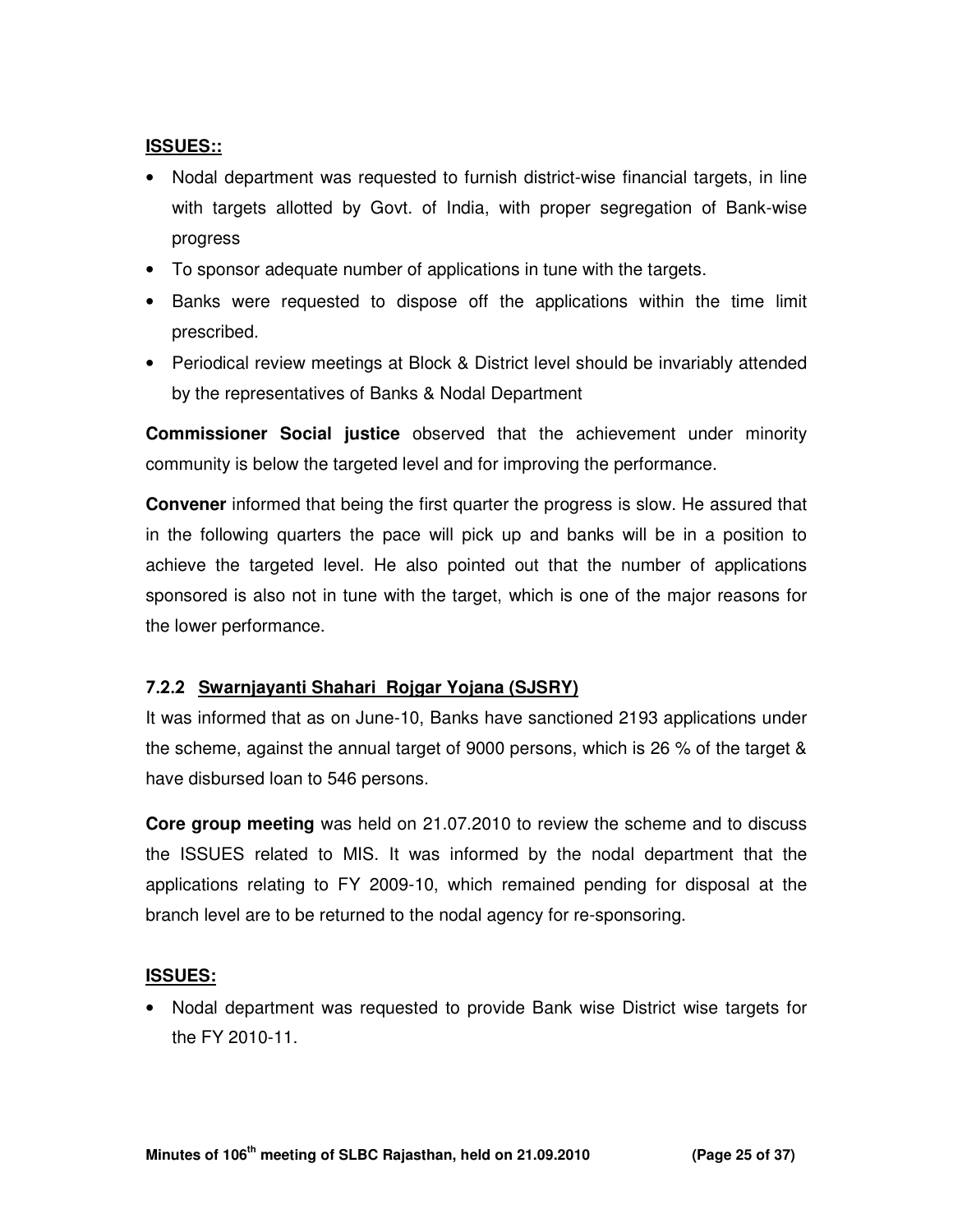# **7.1.3 Prime Minister Employment Guarantee Scheme (PMEGP):**

Against the target of 2471 projects for FY 2010-11, 1235 projects have been sanctioned by the banks, of which 388 projects have been disbursed upto June 2010.

**Core group meeting** was held on 21.07.2010. The representative of Nodal Agency i.e KVIC could not attend the meeting, however, representatives of DIC informed that applications sanctioned during previous FY, are pending for disbursement. It was informed by DIC representative, that applications which were not sanctioned during the previous year are to be returned to the nodal agency for re-sponsoring through district level task force committee. SLBC has vide its letter dated 27.07.2010 requested all LDMs and Controlling Heads of Banks to instruct the branches :

- To disburse loan in all the sanctioned cases immediately
- Return the application to the sponsoring agency which were not sanctioned during previous financial year.
- To claim margin money in all disbursed cases.
- Nodal branches to settle the margin money claims of branches within the time limits.
- To dispose off applications received under all government sponsored scheme within the time limits.

## **ISSUES::**

- Nodal agency was requested to submit the consolidated monthly progress for all agencies i.e. KVIC, KVIB and DIC, District-wise / Bank-wise duly authenticated by Lead District Manager & Nodal Officers of the District for effective monitoring of the scheme.
- KVIC, Jaipur being State Level nodal agency was requested to consolidate & provide the Bank wise target for the year 2010-11 to SLBC to enable online updating on RBI website.
- Nodal department was requested to nominate the beneficiaries for EDP training to R-SETI.
- It was requested that the initiative is to be taken by the nodal agency for ensuring monthly meeting of DLTFC for early recommendation of projects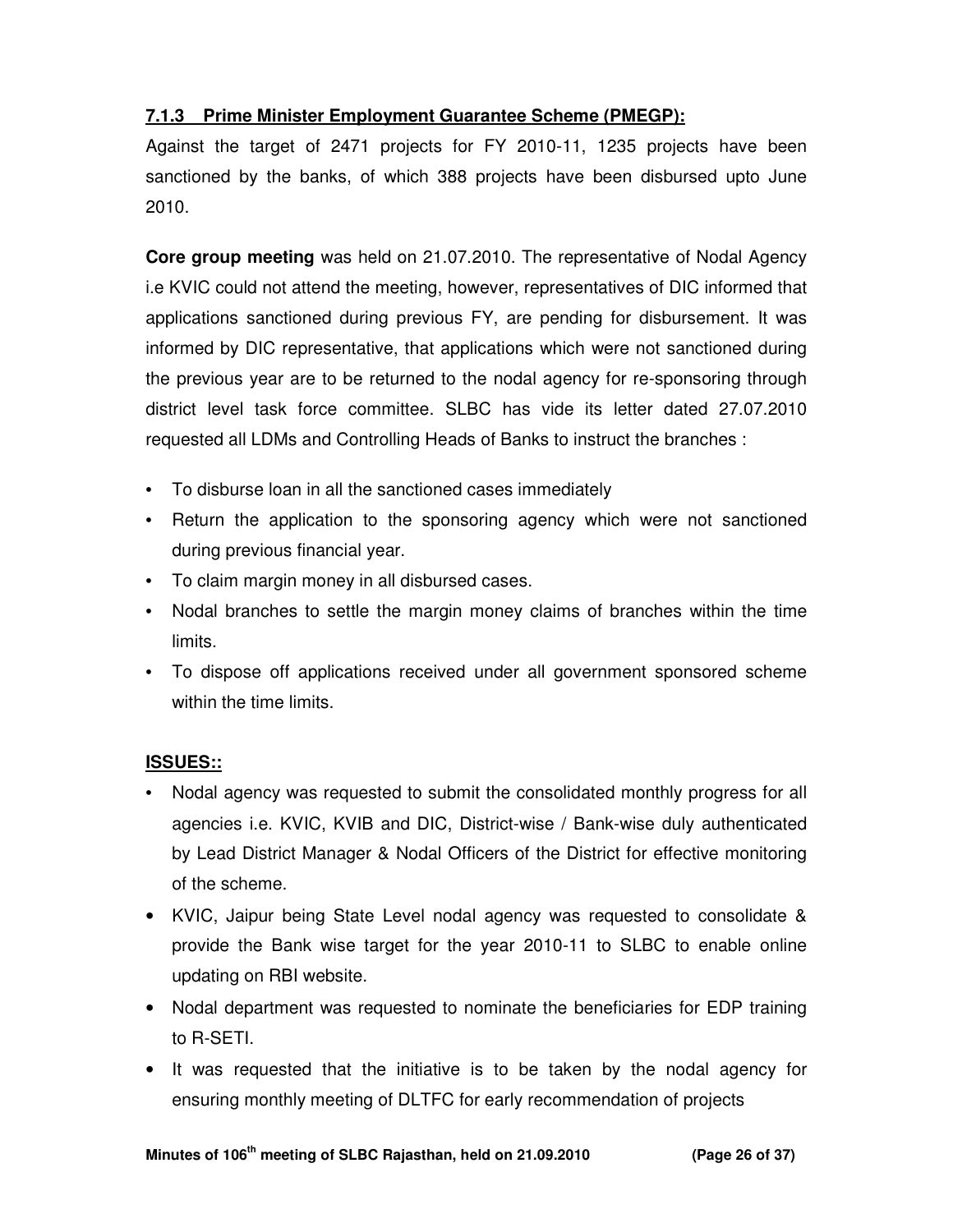• The representative of the nodal agency was requested to apprise about the further developments to the house.

**Representative KVIC** informed that cases sanctioned by banks upto date are 1588 applications. The applications have now been sponsored in sufficient number. The disbursements are to done in the sanctioned cases.

**Convener** observed that the DLTFC meetings are not being held, in effect, no DLTFC meeting have taken place in Banswara, Bundi Alwar and Jhunjhunu in the current FY.

#### **7.1.4 Special Central Assistance (SCA) scheme for SC/ST & SRMS:**

**Core group meeting** was held on 20.07.2010. The representative of nodal department informed that applications are pending with various banks. It was requested by SLBC to provide the bank wise / district wise status of pending applications so as to take up with the respective Banks for monitoring.

#### **ISSUES:**

- DCC convener Banks were requested to instruct the LDMs for ensuring to submit the monthly progress report to SLBC under joint signature of LDM and nodal officer.
- Banks were requested to ensure disposing off all the loan applications within the prescribed time lines and 100% disbursement of loan in all sanctioned cases.
- It was requested that the progress be reported separately for SC & ST.
- Nodal Deptt. Was requested to submit status of pending applications bank wise district wise to facilitate monitoring.
- Banks were requested to ensure lodgment of 5% interest subsidy claim
- Nodal Department was requested to provide Bank-wise District wise progress.
- Nodal Department was requested to provide subsidy in all sanctioned cases timely
- Banks were requested to ensure 5% disabled beneficiaries and 15% women beneficiaries get credit assistance under the scheme.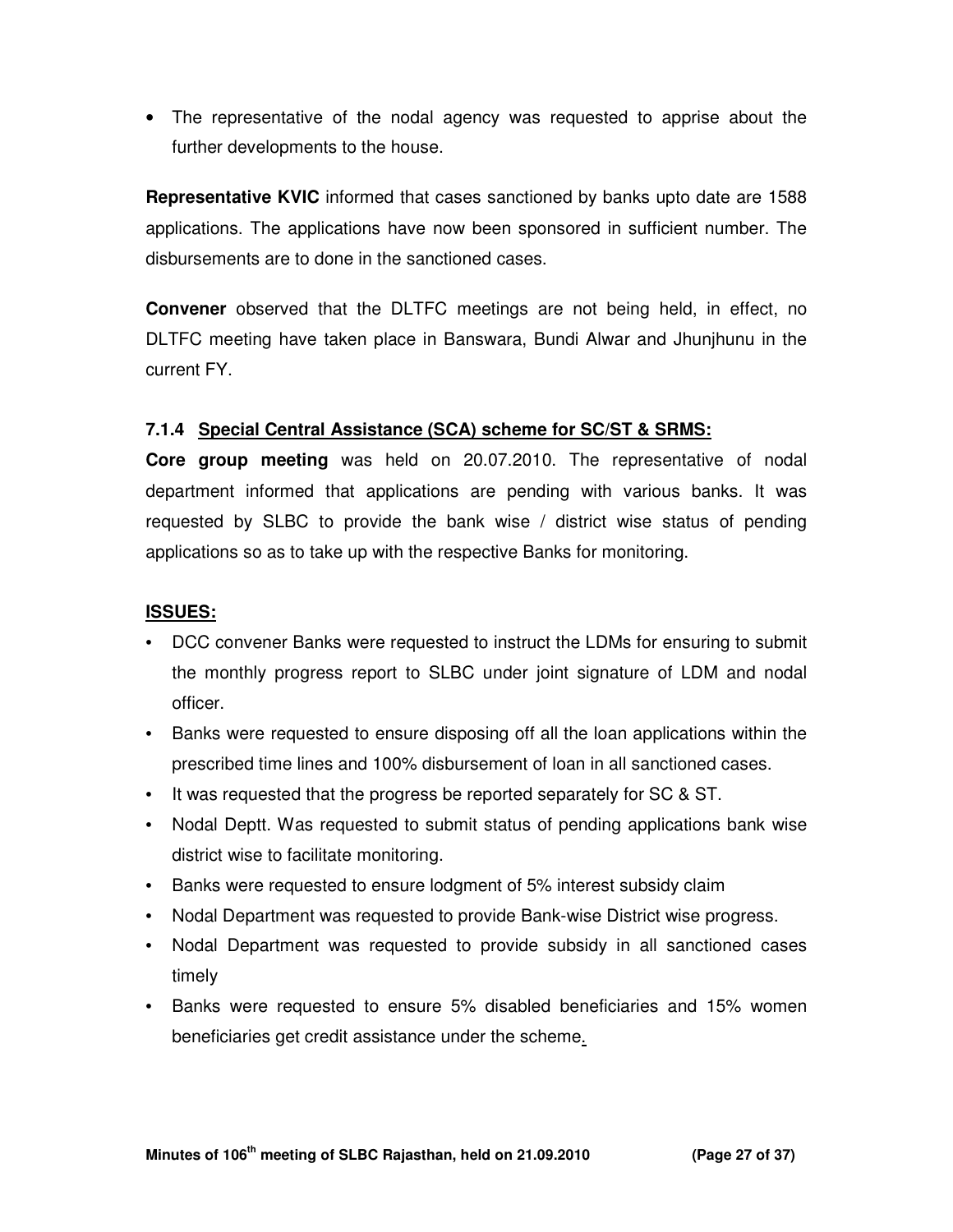# **7.2 Self Help Group (SHG):**

A total of 221318 SHG Savings Bank accounts have been opened in the State, out of which 190034 are women SHGs. 150515 SHGs have been credit linked and loans amounting Rs.827 crores have been extended. Out of the total credit extended 78% has been provided to women SHGs. Women and Child Development Department, GOR vide letter dated 09.07.2010 informed SLBC regarding District wise target for the FY 2010-11 under the State Government's 50% Interest Subsidy Scheme for SHGs- Bank Linkage.

SLBC vide letter dated 17.07.2010 requested Commissioner, Women and Child Development Department, GOR for providing detailed modalities of the scheme such as eligibility criteria of the beneficiaries, mode of lodgment of claim, process of claim settlement, nodal agency etc. On receipt of modalities of the scheme the targets will be circulated to the Lead District Managers.

**Core group meeting** was held on 21.07.2010. The issue of modalities of the scheme was also discussed. The representative of **Women and Child Development Department (WCD)**, GOR assured to provide the detailed modalities at the earliest.

## **ISSUES:**

- House was informed that the WCD has now provided the detailed guidelines of the scheme, which is being circulated
- It was requested that special campaign may be launched for credit linkage of remaining eligible SHGs.

**Secretary, WCD Deptt.** Said the state govt. is committed to ensure the promotion of women empowerment by promoting livelihood among the women SHGs. She informed that in the budget announcement, the Chief Minister announced 50% subvention of interest. The scheme has been drafted. A presentation on the scheme was made by the representative of the department.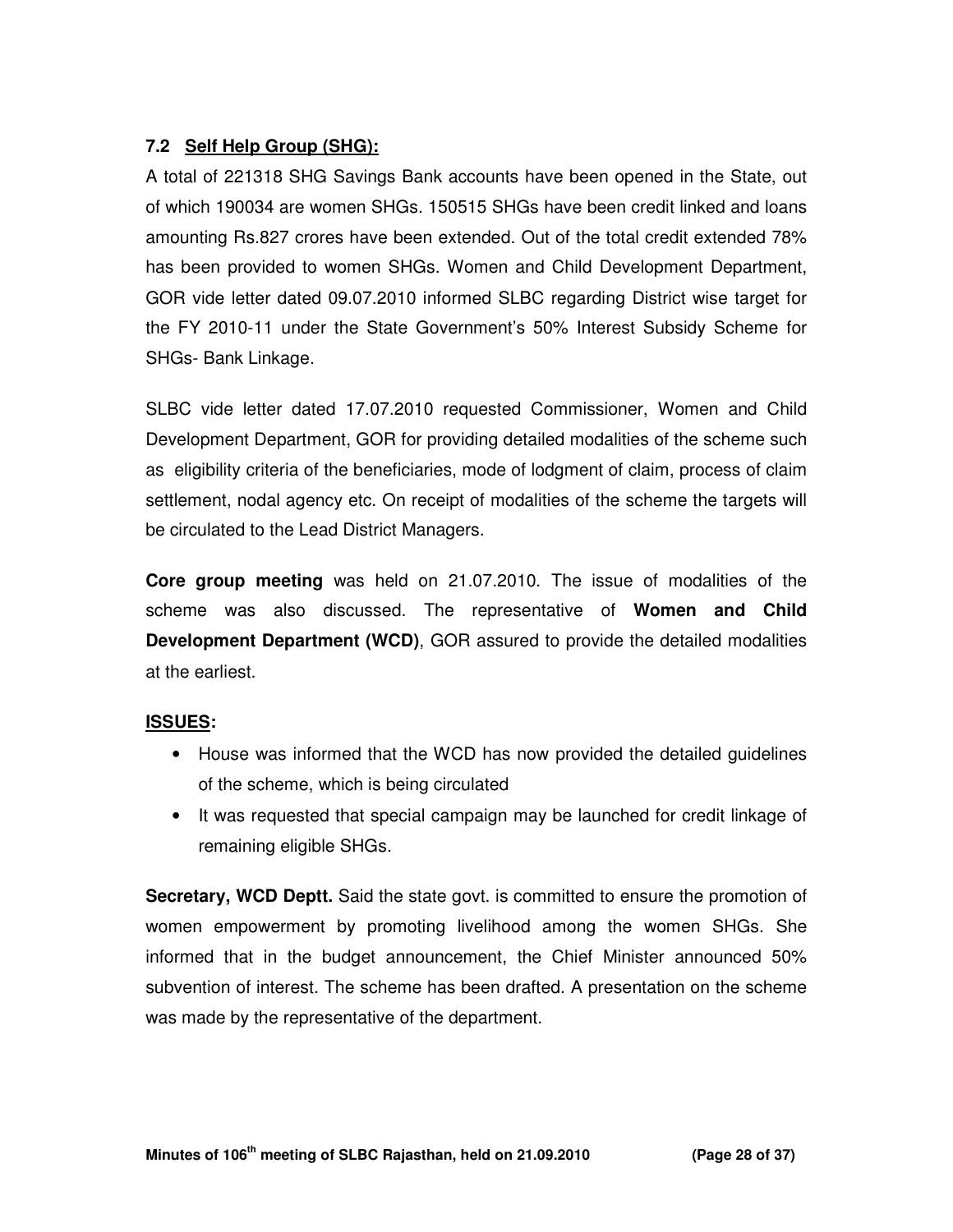# **7.2.2 Joint Liability Group**::

The details of JLG scheme was placed and deliberated in 105th SLBC meeting. NABARD vide letter dated 24.05.2010 informed the Convener SLBC in regards to covering 10 lac farmers across the country through promotion of 1.5 lac JLGs. For the State a target has been given for promotion and financing of 1500 JLGs during FY 2010-11

## **ISSUES:**

• Controlling heads of Banks were requested to ensure formation and extending credit facility to the JLGs.

# **7.3 Credit Flow to Minority Community:**

Banks were requested to report the correct position to SLBC, of lending to minority community. The DCC convener Banks were requested to issue instructions to their LDMs for ensuring that suitable steps are taken to facilitate the flow of credit to the minority communities. Further, the progress in this regard is to reviewed in the DLCC / DLRC Meeting. Public Sector Banks were requested to ensure to achieve the target of Minority Community as fixed by the Ministry.

**The Chairman** sharing the concern of low performance under this sub sector, called for scaling up the financing to Minority Communities, so as to be in line with the mandated level of 15% of priority sector advance. It was also suggested that the correct classification / reporting be done to reflect the true picture.

# **7.4 Credit Flow to DRI:**

The member banks were requested to scale up financing under DRI scheme so as to achieve the stipulated target of 1% of aggregated advances of the previous years. DCC convener banks were requested to advise their LDMs to submit the progress under the DRI scheme on quarterly basis to SLBC. The Banks were requested to furnish data in the regard of minority and DRI in proper manner.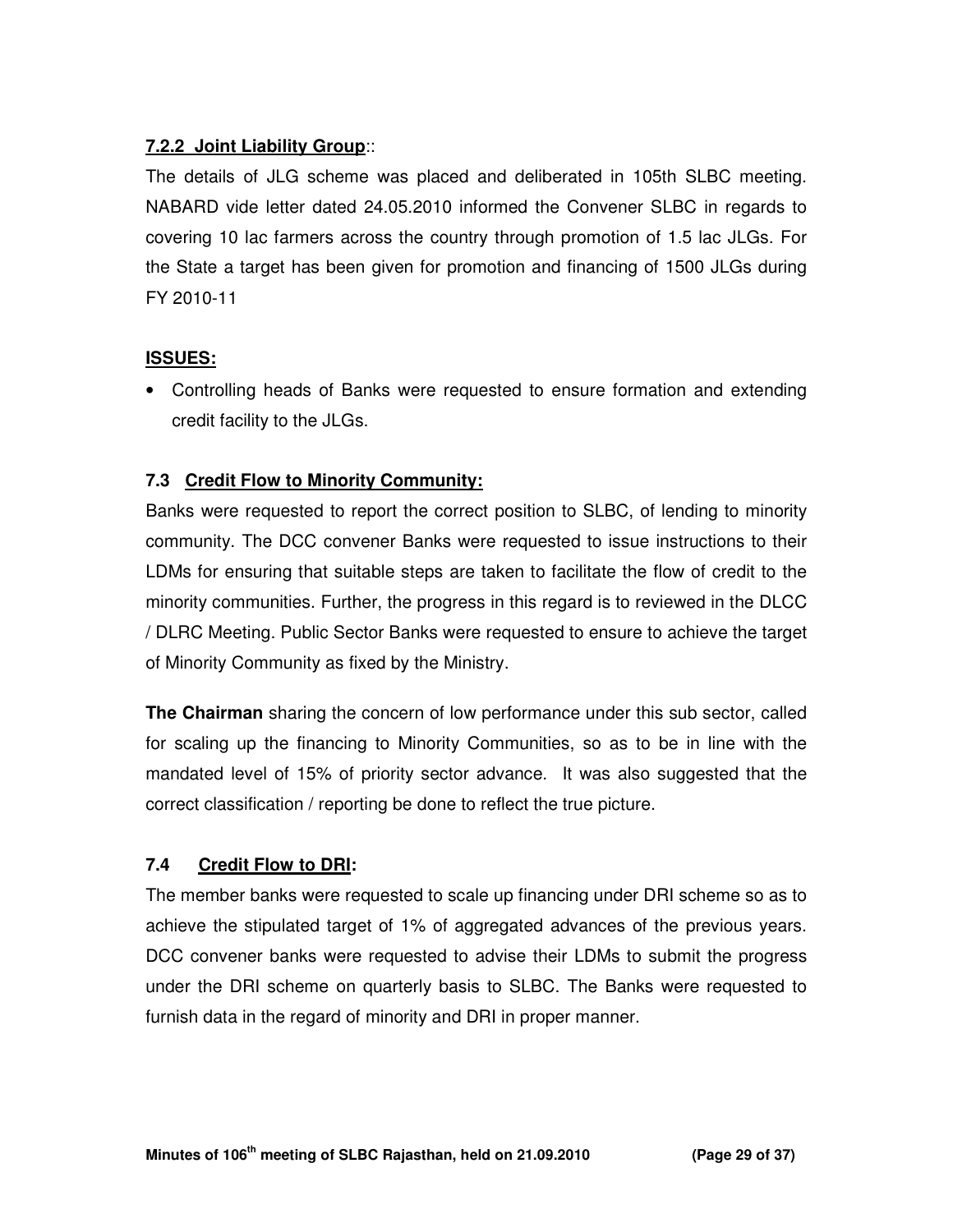# **7.5 Artisan Credit Card (ACC):**

Department of Industries, Government of Rajasthan vide letter dated 26.05.2010 has advised target of 8000 ACCs for 2010-11. The achievement as on Jun-10 remained of sanction of loan to 235 persons only. However, as per data received from LDMs as on 31.08.2010 sanctions have been accorded in 836 cases. It was informed that the SLBC vide its letter dated 20.07.2010 has requested Controlling heads of all the member banks and LDMs in regards of the pending application of FY 2009-10 under the scheme and requested to dispose off the pending applications immediately.

# **ISSUES::**

- It was requested that the monthly progress report under ACC should be reconciled & submitted under joint signatures of GM DIC and the LDM.
- Nodal Department was requested to provide quarterly Bank-wise progress & target as compiled on the basis of the information received from the GM DIC & LDM from the districts.
- It was suggested that the Banks who are member of Credit Guarantee Fund Trust for Micro and Small Enterprises (CGTMSE) to ensure to cover all eligible Artisans under the scheme and popularize the CGTMSE scheme.
- Controlling heads of member banks were requested to percolate instructions for disposal of applications within the time stipulated by RBI.
- To organize camps particularly in Districts/ Blocks where cluster development activity initiatives have been undertaken by the State Industries Department.
- Banks were requested to ensure to lodge interest subsidy claim for the accounts disbursed & outstanding for the period 2004-05 to 2009-10 as per the detailed guidelines circulated by SLBC vide letter dated 06.01.2010.

**Commissioner Industries** said that the performance upto date is not satisfactory and requested for pacing up the progress, in order to achieve the target. He requested the Banks to present their position under ACC.

**On behalf of Bank of Baroda Shri B.B.Garg, General Manger** informed that the target for Bank of Baroda is 1010. As on Aug-10 the applications received are 635,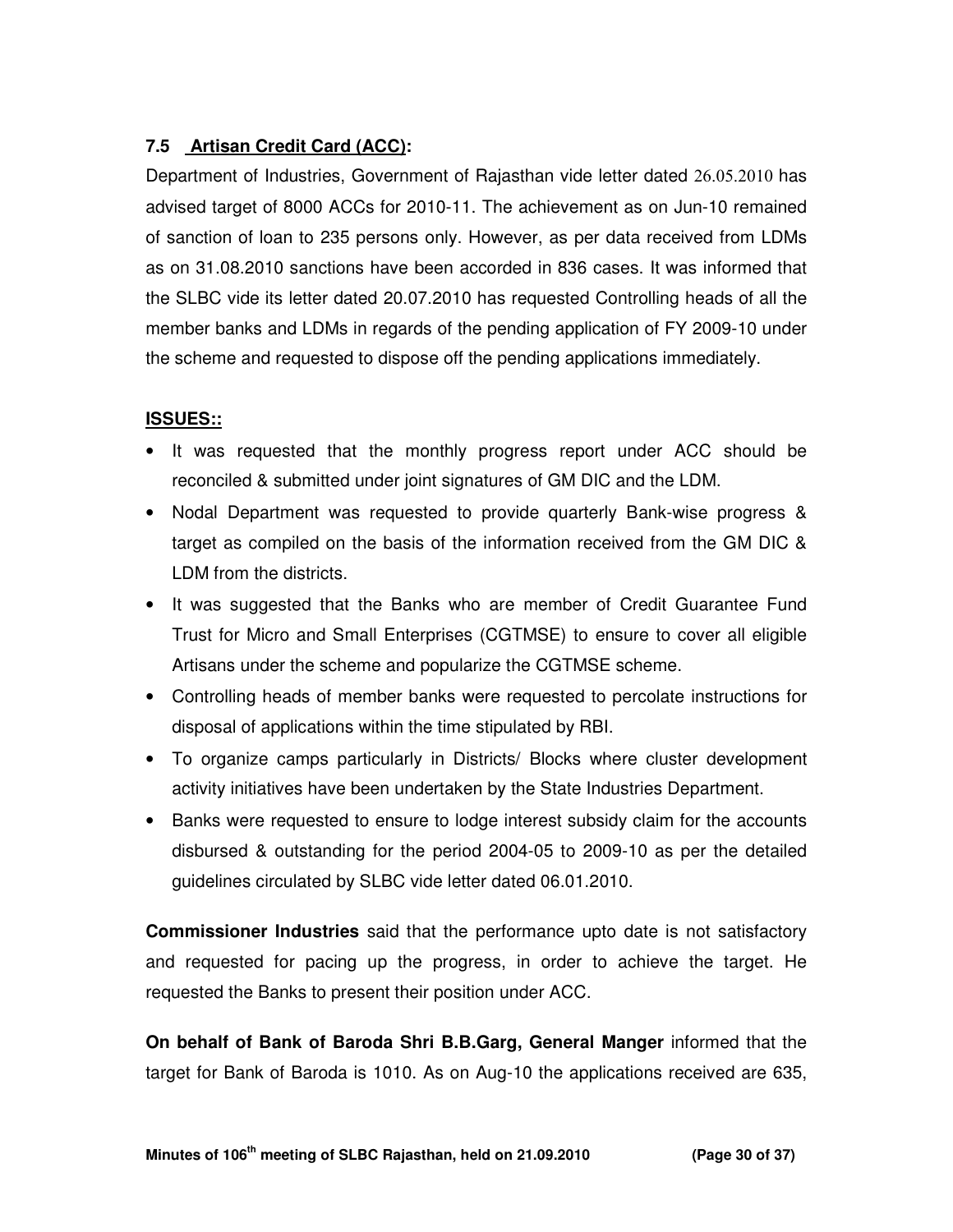out of which sanctions have been accorded in 354 cases and 38 cases have been rejected. Disbursements have been made in 333 cases.

**General Manager SBBJ** informed that the target for their bank is 1028. Applications received are 640, of which 53 have been sanctioned. **Other banks** could not give the current performance figures as it was not readily available with them.

**The Chairman** observed that this position is not acceptable. He said that it should be ensured that pro-rata performance is achieved, so that ultimately the targets are achieved. He said last year we had done well, and this year also we have to do it. He requested attention of all the heads of the banks for giving a focused attention on the scheme and expected the performance should be around 60-70% by next quarter.

# **7.6 In 105th SLBC information regarding various Government Sponsored Scheme were placed viz.**

- Pradhan Mantri Adarsh Gram Yojana (PMAGY)
- Viswas Yojna, Navjeevan Yojana
- मुख्यमंत्री स्वावलम्बन योजना
- 1% Interest Subvention on housing loan
- Interest Subsidy Scheme on Bank Loan to SHGs (ISS-BLS)-GoR, and
- GRAMIN BHANDARAN YOJANA / Rural Godown Scheme

Additional Commissioner, Excise Department, GoR vide letter dated 23.07.2010 has informed SLBC the details of the Navjeevan Yojana, which has been circulated to all LDMs vide SLBC letter dated 28.07.2010. SLBC has vide its letter dated 28.07.2010 requested Excise Department, GoR to provide District wise targets for the FY 2010- 11, as also to authorize R-SETIs for imparting training under the scheme.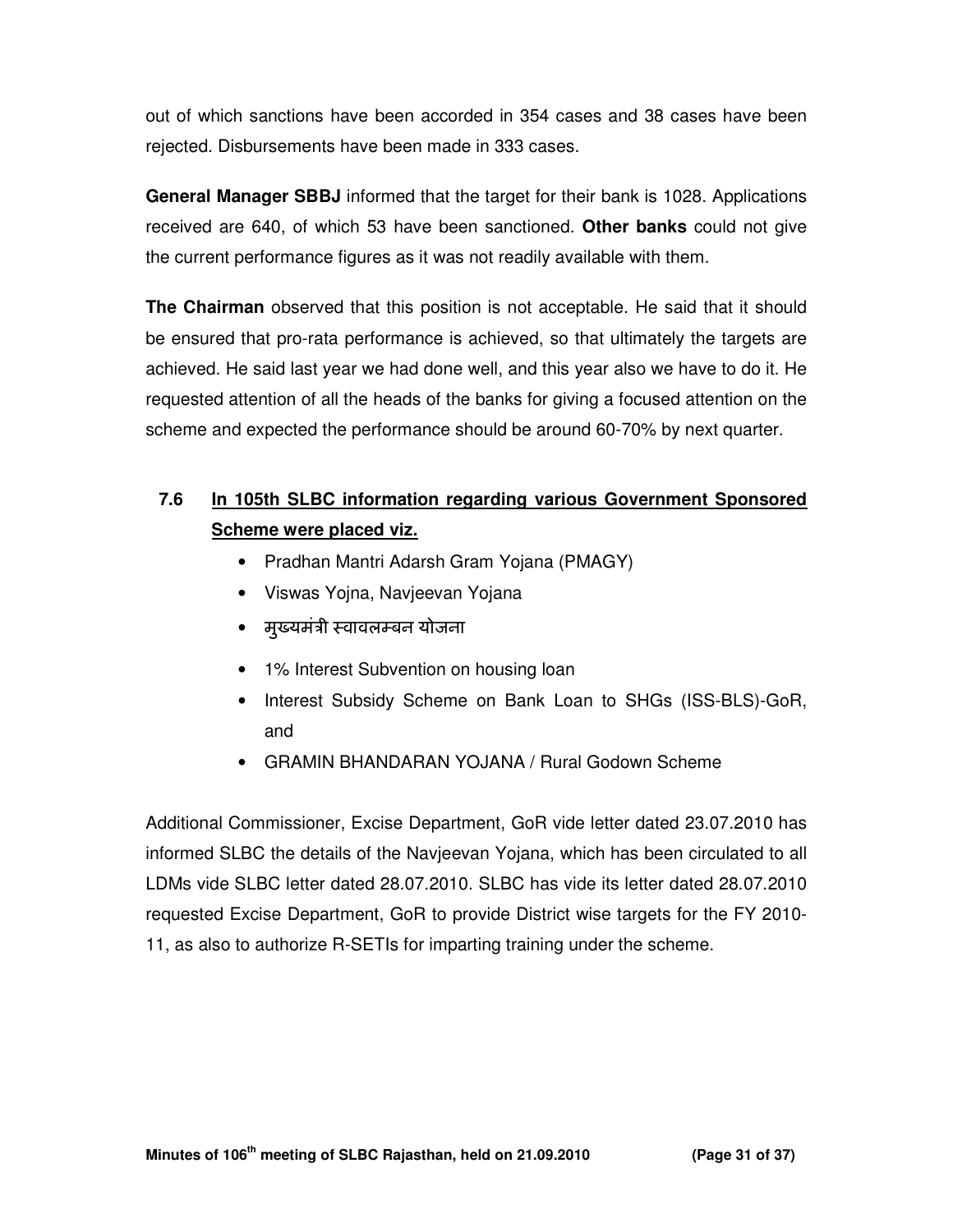## **Agenda No. 8**

# **Rural Self Employment Training Institutes (RSETI)**

The position of R-SETIs in the State was informed as under:

| Total districts in the State of Rajasthan | 33 |
|-------------------------------------------|----|
| R-SETIs established up to 31.03.2010      | 32 |
| Districts covered                         | 30 |
| Districts yet to be covered               | 3  |
| Land allotted for R-SETIs                 | 16 |
| Land Not required for R-SETIs             | 2  |
| Land Allotment pending for R-SETIs*       | 17 |

It was suggested that where ever land has been allotted, the sponsoring Bank of R-SETI to set up building structure with adequate infrastructure at the earliest. Rural development Department, GoR, was requested to impress upon the District Collectors to quicken the process of Land allotment for all R-SETIs. It was informed that the land allotment is pending in the following districts.

|                | <b>Baran</b>     | 6  | Chittorgarh    |    | Jaisalmer | 16 | Sikar      |
|----------------|------------------|----|----------------|----|-----------|----|------------|
| $\overline{2}$ | <b>Bharatpur</b> |    | Dausa          | 12 | Jhunjhunu | 17 | S.Madhopur |
| 3              | <b>Barmer</b>    | 8  | <b>Dholpur</b> | 13 | Jodhpur   |    |            |
|                | <b>Bundi</b>     | 9  | Ganganagar     | 14 | Karauli   |    |            |
| 5              | Гonk             | 10 | Jalore         | 5  | Pali      |    |            |

Giving the performance figures of all R-SETIs it was informed that so far 47319 candidates have been provided training, of which 17497 are BPL candidates. About 66.87 % candidates have either established their own business or got the wage employment. It was requested that the Director, R-SETIs may ensure that in the training programmes, at least 70% of the beneficiaries shall be from BPL families,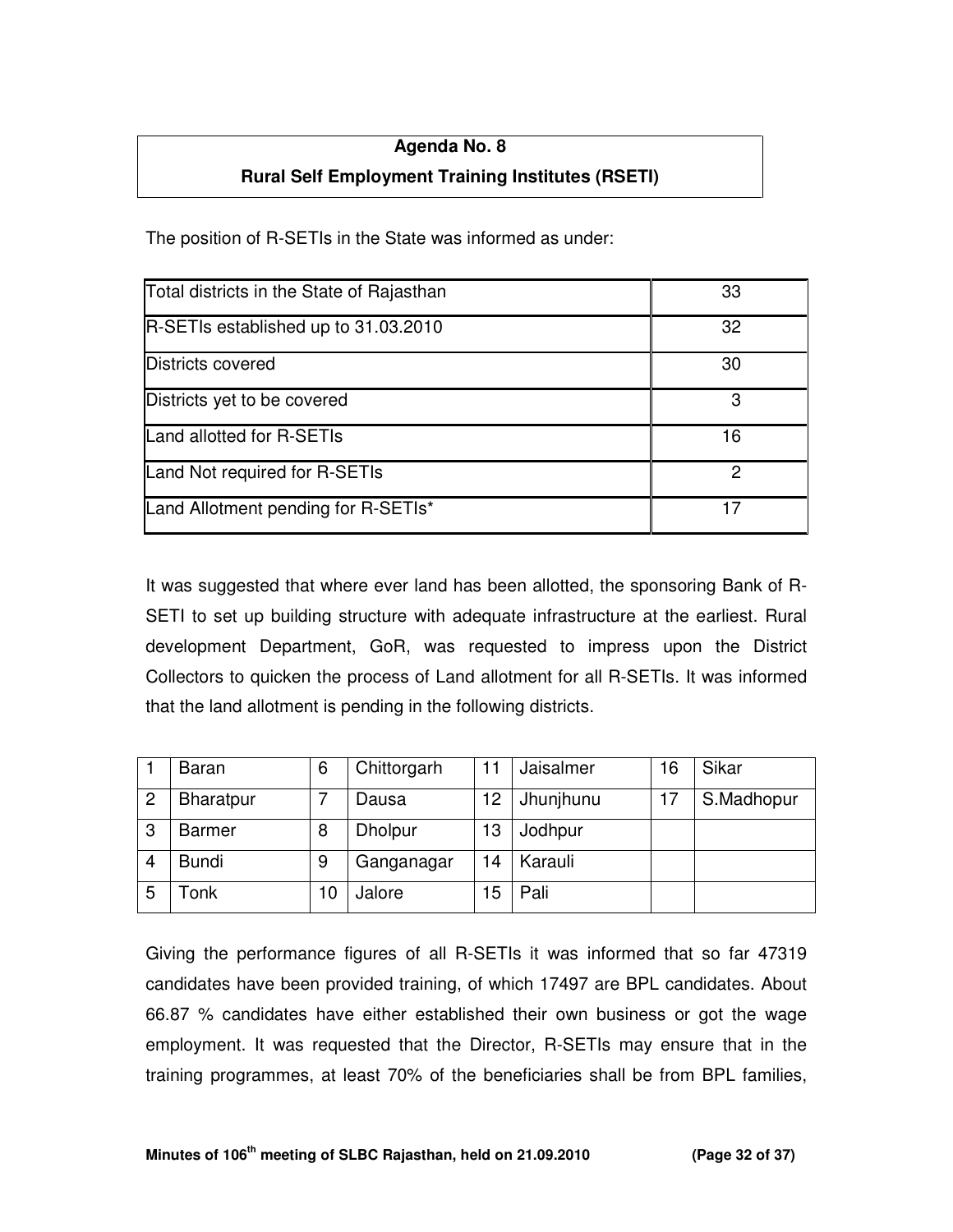and to organize adequate number of vocational training Programme for BPL & women micro entrepreneurs. DRDA was requested to provide list of BPL candidates to the Banks and to sponsor reasonable number of BPL candidates for training.

# **Agenda No. 9 MSME sector and performance under IBA package**

Small Enterprises play a very significant role in terms of balanced and sustainable growth of the economy by way of employment generation, development of entrepreneurial skills and contribution to export earnings. RBI vide letter dated June 29, 2010 addressed to the Chairman/ Managing Directors/ Chief Executive Officer of all Scheduled Commercial Banks informed the recommendations of the Prime Minister's High Level Task Force on MSMEs.

## **Banks were requested to ensure that:**

- 40% of total advances to MSE sector should go to micro (manufacturing) enterprises having investment in plant and machinery up to Rs. 5 lakh and micro (service) enterprises having investment in equipment up to Rs. 2 lakh;
- 20% of the total advances to MSE sector should go to micro (manufacturing) enterprises with investment in plant and machinery above Rs. 5 lakh and up to Rs. 25 lakh, and micro (service) enterprises with investment in equipment above Rs. 2 lakh and up Rs.10 lakh. (Thus, 60 per cent of MSE advances should go to the micro enterprises).
- These information need to be disseminated to the field staff and branches.

In terms of the recommendations of the Prime Minister's Task Force on Micro, Small and Medium Enterprises (MSMEs) (Chairman: Shri T.K.A.Nair) constituted by the GoI, banks are advised as under:

- Achieve a 20 per cent year-on-year growth in credit to micro and small enterprises to ensure enhanced credit flow;
- The allocation of 60% of the MSE advances to the micro enterprises is to be achieved in stages viz. 50% in the year 2010-11, 55% in the year 2011-12 and 60% in the year 2012-13 and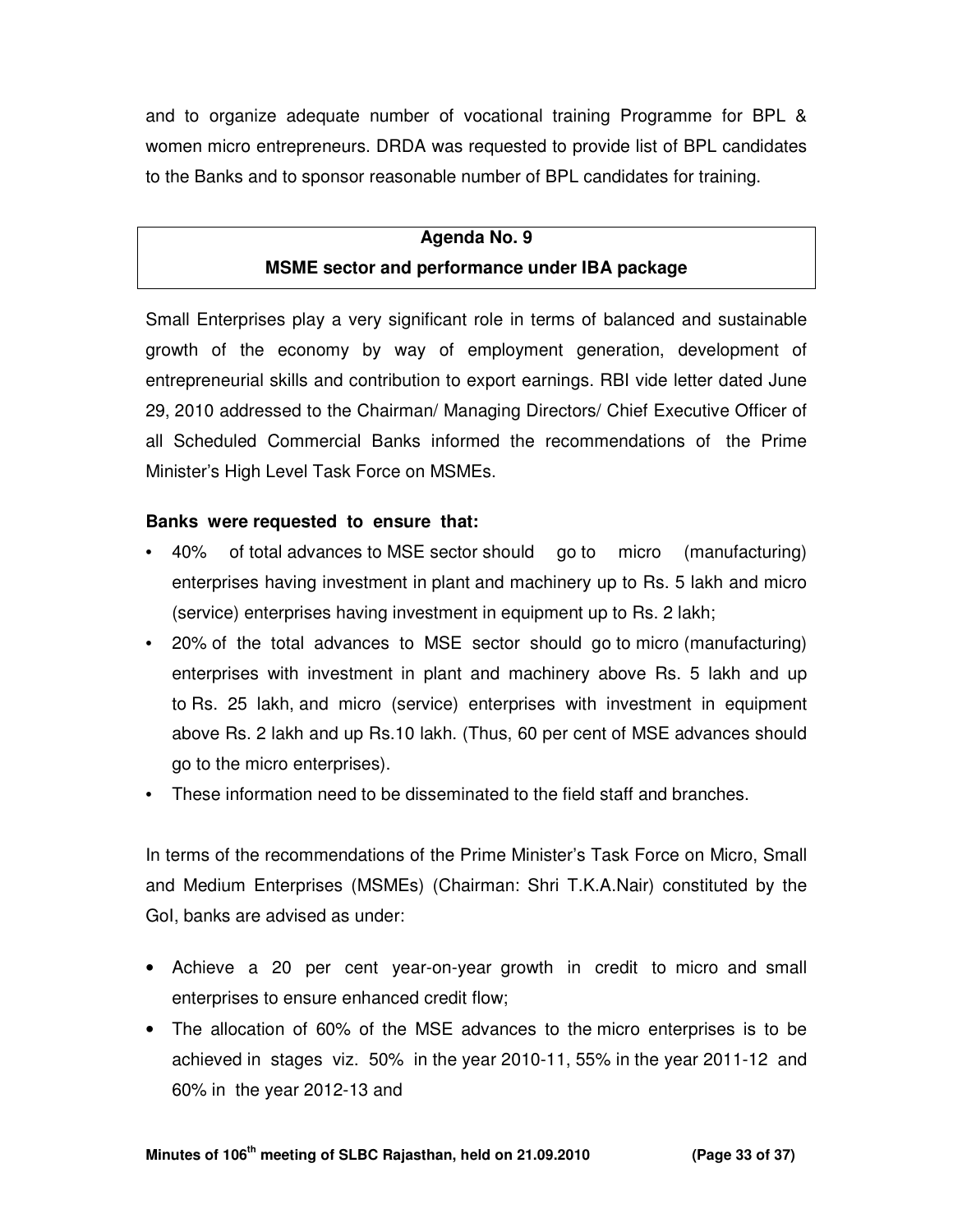• Achieve a 10% annual growth in number of micro enterprise accounts.

### **ISSUES::**

- Banks were requested to achieve 20% Y-O-Y growth in Micro and Small Enterprises and 10% annual growth in number of micro enterprises. The increase in share of Micro Enterprise in MSME should be 60% of total MSME advances by 2013. Banks were are requested to step up their advances to the MSME sector.
- It was informed that the acknowledgement for loan applications received from the MSME borrowers is to be given and the register be maintained at branch level in this regard. Loan applications for MSME be disposed of within the time line, as per guidelines. It was also requested to that along with ACC there is need to regularly sensitize the branches in order to have the benefit of CGTMSE scheme.

# **Agenda No. 10 Miscellaneous**

## **10.1 Recovery under Priority Sector::**

- It was informed that the Banks are providing a sizeable portion of their resources as credit facilities to farmers and other weaker sections of the society under various scheme sponsored by the Central and State Government in the State. The provisions of State Govt.'s support in recovering Banks' dues are stipulated in RACO (ROD) Act 1974 under which Revenue Authorities are equipped with adequate powers in respect of agricultural loans. However, no such recovery mechanism / support has been provided for recovery of advances under the Government Sponsored schemes in the State under the Public Demands Recovery Act, 1952.
- The overall recovery under Priority Sector Advances was 72 % last year. The important issue which requires attention is the need to build up a strong legal frame work for speedy recovery.
- The SLBC forum has been requesting the State Government for a long time now to amend the Rajasthan Public Demand Recovery Act, 1952 so as to include the Banks' dues under Govt sponsored programmes as State dues.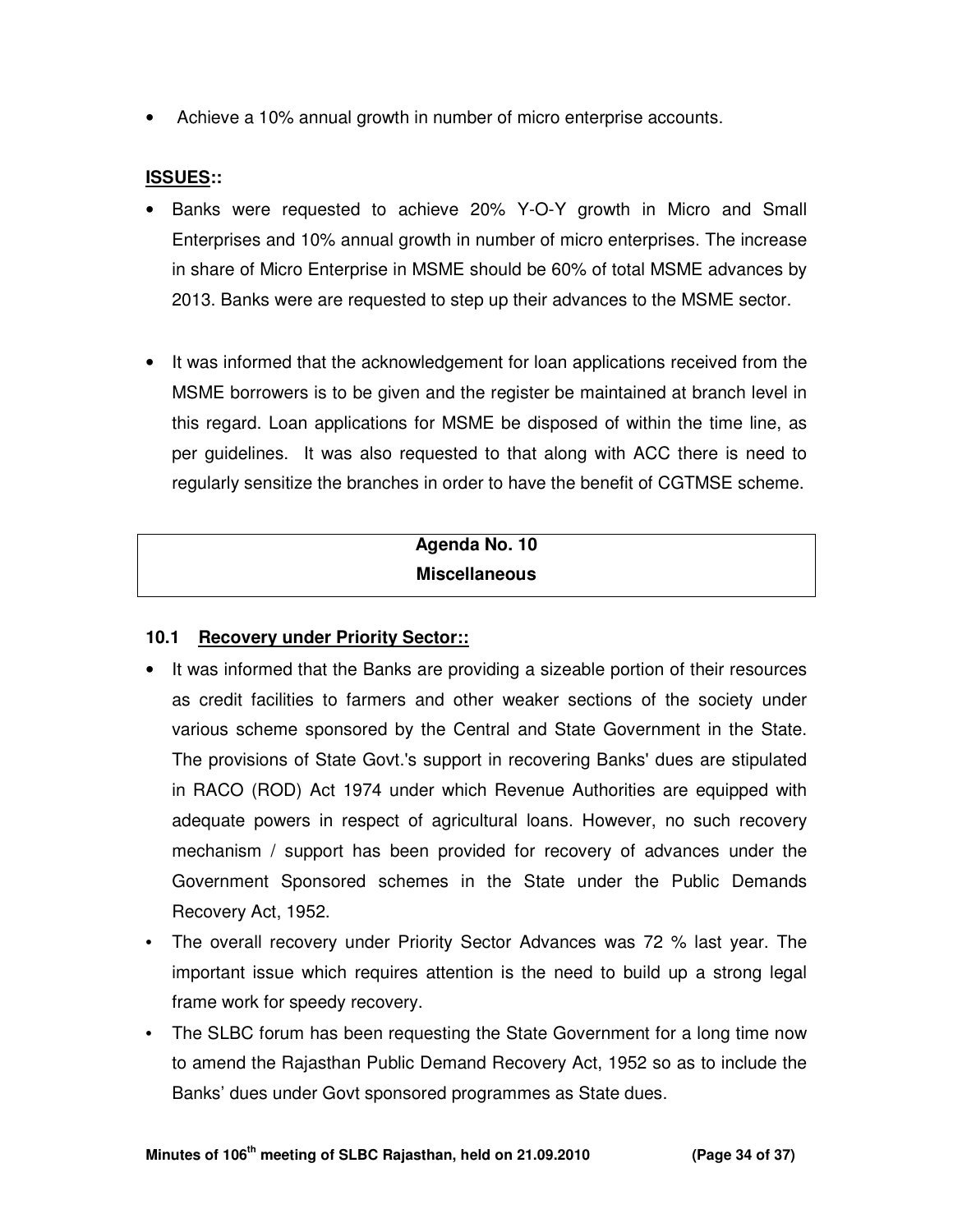# **Computerization of land record by State Government- conference of CVOs of PSU Banks with CBI officials:**

- The issue of recurrence of frauds in registration of land records has been discussed under 2nd conference of CVOs of PSBs with CBI officials on 25.02.2010. As per the recommendation of IBA the issue of Computerization of land records is to be taken by respective State Government in respective SLBC. The issue was placed in 104th and subsequent SLBC meetings.
- It is informed by the Revenue Department, GoR that three blocks i.e. Phalaudi, Looni and Bilada Blocks of Jodhpur District have been selected for the pilot of linking registration records to Land Record Computerization (LRC) records.

#### **ISSUES:**

- State Government was requested for amendment in Public Demand Recovery Act at the earliest, as it is a long pending issue
- It was requested that the Government officials at the district level be advised to accept RACO (RODA) cases without limiting their number and dispose off the cases expeditiously
- Banks were advised to invariably attend the recovery camps organized by the District authorities
- DCC convener banks were requested to advised their LDMs to discuss the agenda of recovery, particularly RACO (RODA) & Lok Adalat, in the DCC/DLRC meetings invariably and ensure timely follow up action
- All member Banks were requested to ensure that branches have submitted the details of cases filed under RACO/ RODA and subsequently have been closed under the ADWDRS to respective revenue authority.

**The Convener** stated that the Principal Secretary (Plan) has already indicated that PDR Act is going to be amended shortly.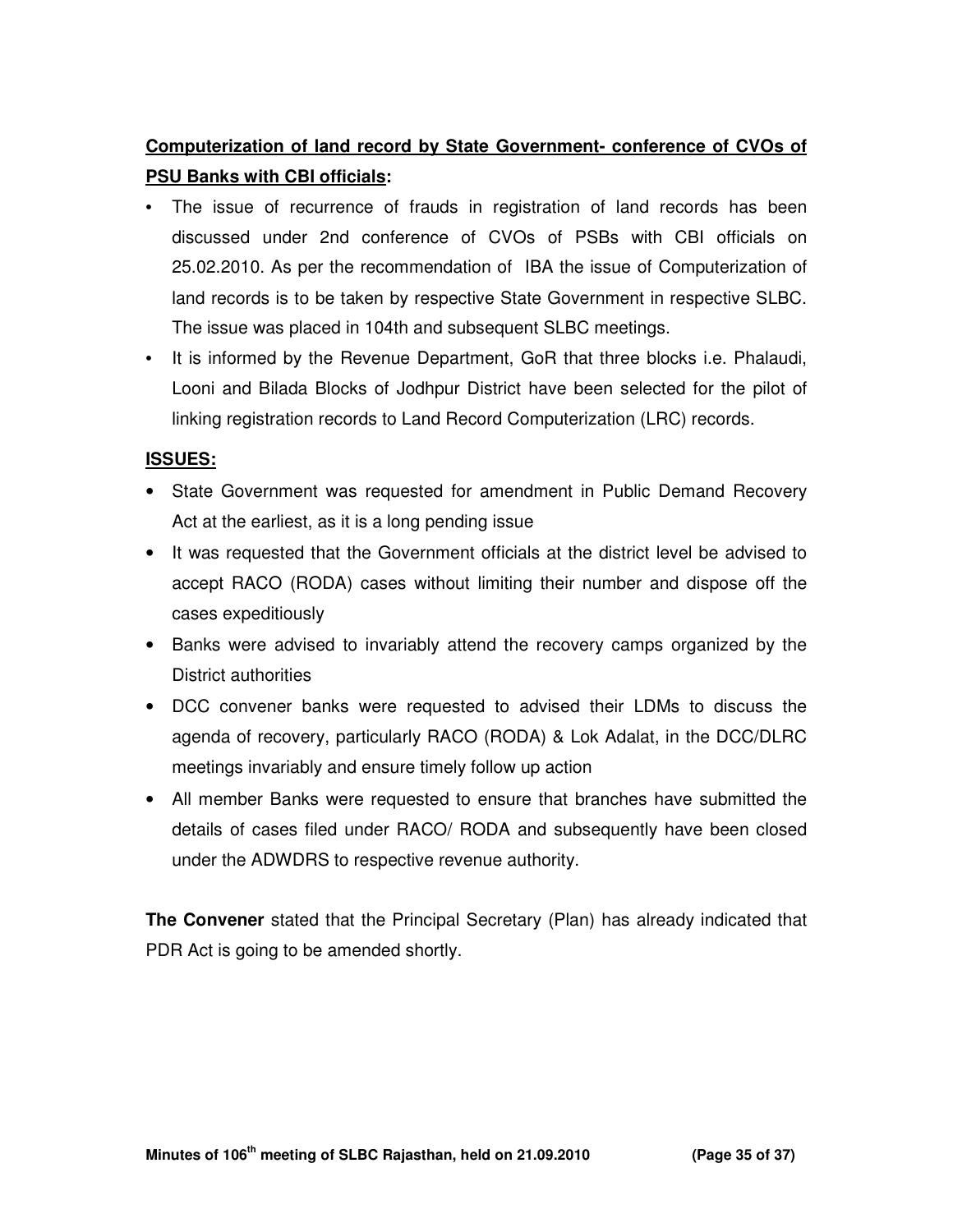# **10.2 - Model Legislation on Money Lenders & Accredited Loan Providers Bill, 2007:**

Reserve Bank had constituted a Technical Group to review legislations on money lending, the detail thereof was placed and deliberated in 102nd and subsequent SLBC meetings.

## **ISSUES::**

State Government was requested to expedite implementation of model legislation on money lenders and accredited loan providers Bill 2007.

# **Agenda No. 10.3:: Agriculture Debt Waiver and Debt Relief Scheme (ADWDRS) 2008**

As on 31.12.09, 3453 Grievances Received, out of which 3020 disposed off & 24 were pending. Out of 3020 grievances, 27579 cases were allowed. As announced in budget for FY 2010-11, in view of the recent drought in some States and the severe flood in some other parts of the country, Finance Minister proposed to extend by six months the period for repayment of the loan amount by farmers from December 31, 2009 to June 30, 2010

## **10.4 SLBC Website- Review:**

District wise / Bank wise Road Map for the State for providing banking services in the un-banked villages having population more than 2000 with its summary is now available on SLBC website.

It has always been the endeavor of SLBC to keep the status of website updated. Current developments, meeting notice, agenda, minutes of the meetings etc. are regularly being uploaded on the website. Members are requested to visit the site for updates.